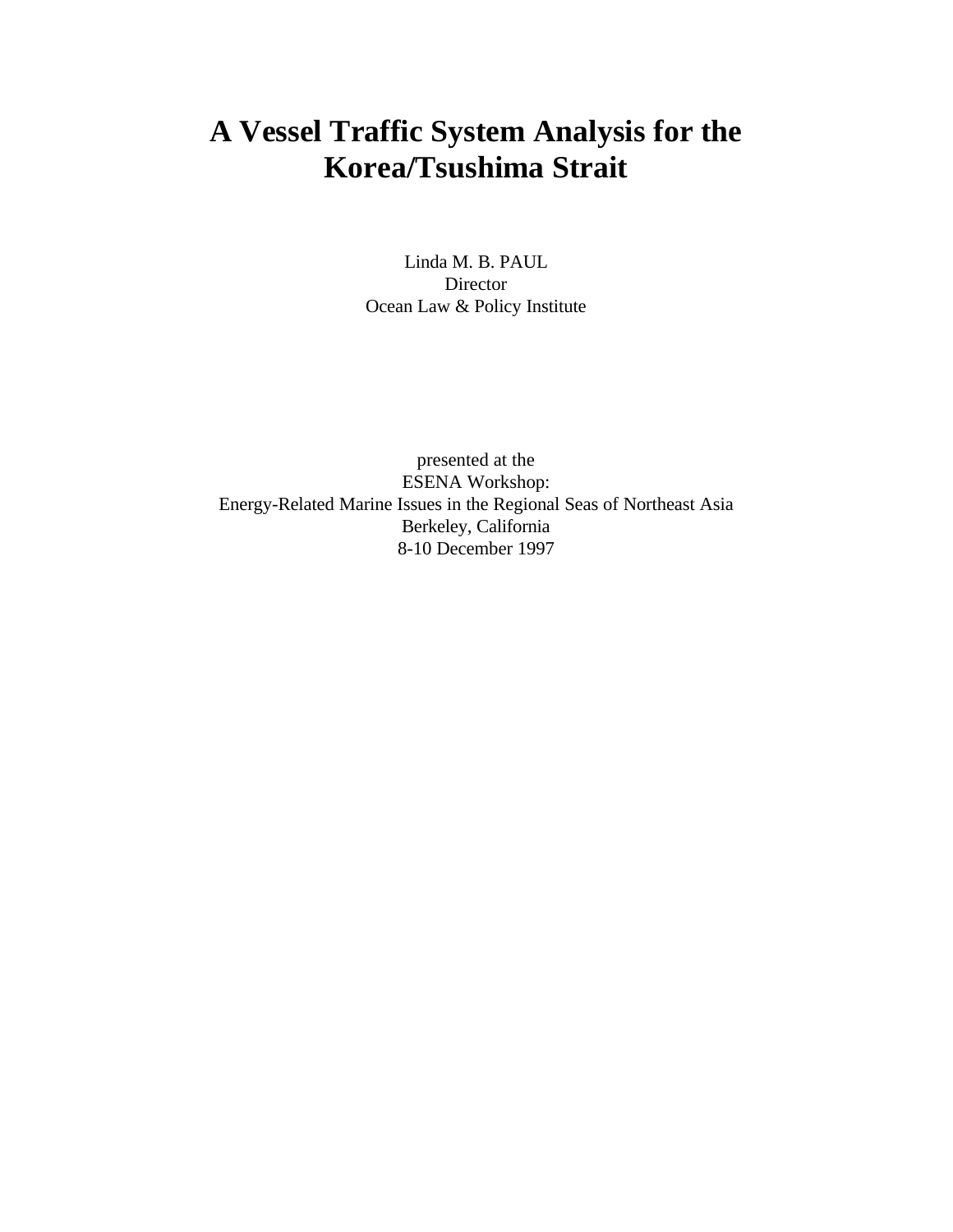#### ABSTRACT

The Korea/Tsushima Strait separates the southeastern coast of the Republic of Korea (ROK) from the northwestern coast of Kyushu Island and the southwestern coast of Honshu Island, Japan, connecting the Sea of Japan/East Sea with the East China Sea. The principal users of the Strait include the Koreas, Japan, Russia, China, and the United States. Since neither Japan nor the ROK enforce a 12-mile territorial sea in the Straits, the shipping lanes to the east and west of Tsushima Islands are therefore high seas governed by the conventional and customary international law that applies to the high seas. There are contending interests—fishing, shipping, exploration, security, freedom of navigation—in use of the Strait. These interests tend to interfere with each other. In this paper, shipping interests, particularly those related to marine transport of oil, are examined in relation to the other interests. One method for reconciling some of the conflicts between shipping and other interests is with a maritime traffic control (MTC) scheme. There is currently no active MTC scheme in the Strait. MTC schemes include active Vessel Traffic Service (VTS) systems and passive Traffic Separation Systems (TSS). A VTS system does not seem appropriate for the Korea/Tsushima Strait at this time because of its cost and complexity. However, a TSS would be appropriate. A TSS could possibly alleviate potential conflicts of interest in the Strait. It could increase transparency even while regional navies grow; it could dampen the possibility of low level threats such as piracy; and it could enhance confidence-building in the region. In addition, a TSS may prevent a catastrophic oil spill. It makes sense for the governments whose interests are affected by activities in the Strait to engage in a cooperative dialogue on devising a TSS for the Strait, and to earmark funds that would otherwise be expended on cleaning up future oil spills on furthering this cooperative effort.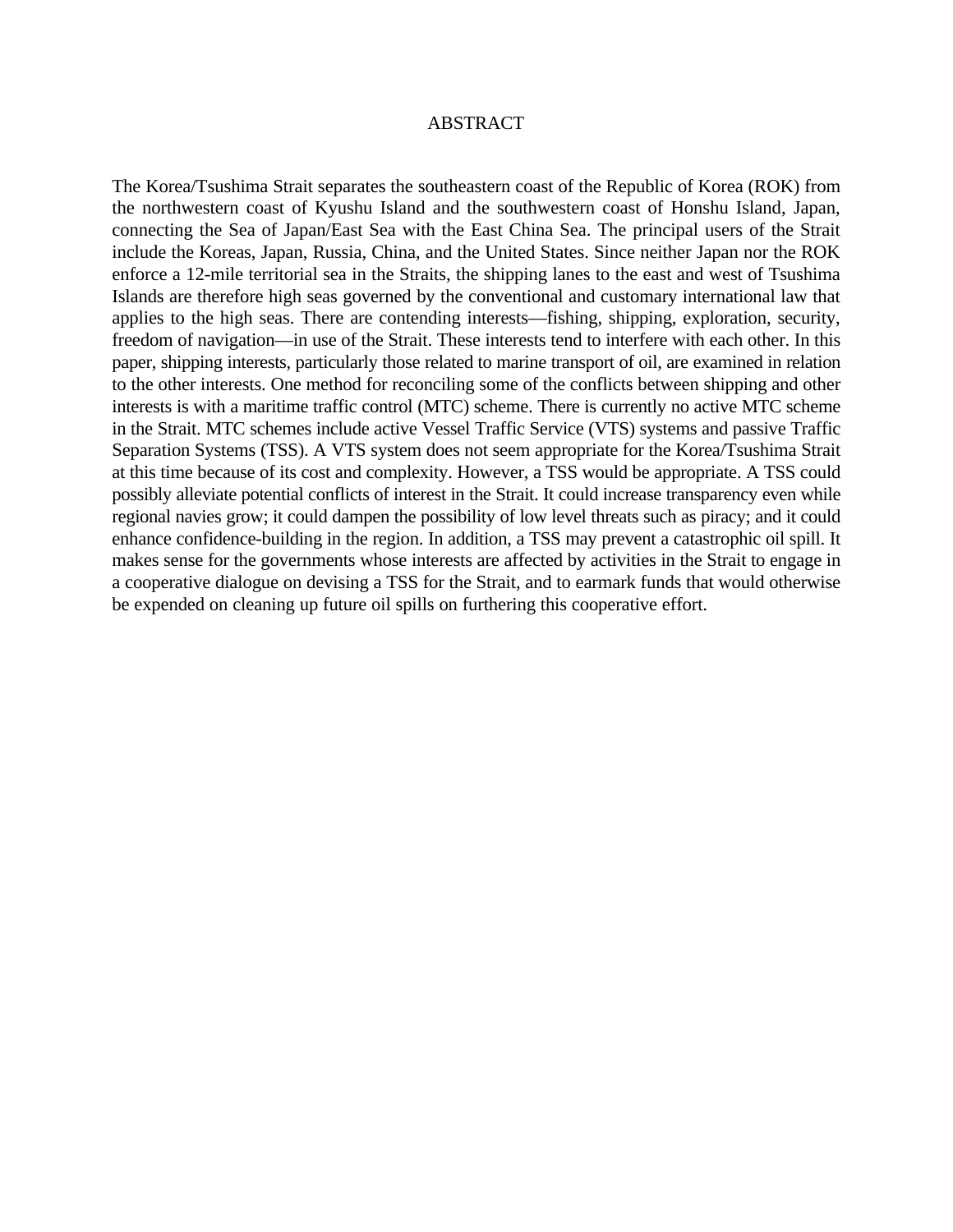# **TABLE OF CONTENTS**

| $1_{-}$ |                                                                                                                                                                                                                                                                                                                                                                                                                                                                                                                                                                                   |                                                                                                                    |
|---------|-----------------------------------------------------------------------------------------------------------------------------------------------------------------------------------------------------------------------------------------------------------------------------------------------------------------------------------------------------------------------------------------------------------------------------------------------------------------------------------------------------------------------------------------------------------------------------------|--------------------------------------------------------------------------------------------------------------------|
| 2.      |                                                                                                                                                                                                                                                                                                                                                                                                                                                                                                                                                                                   |                                                                                                                    |
|         | 2.1.<br>Western Channel: Currents, Winds and Weather<br>2.2.<br><b>Western Channel: Coastal Traffic</b><br>2.3.<br>Western Channel: Fishing Industries and Fishing Fleet Activities<br>2.4.<br>Eastern Channel: Currents, Winds, and Weather<br>2.5.<br>Eastern Channel: Coastal and Cross Traffic<br>2.6.<br>North-South Shipping Lane Traffic<br>2.7.<br><b>Current Traffic Management Situation</b><br>Mineral Development in the Strait<br>2.8.<br><b>Current Oil Pollution Emergency Response</b><br>2.9.<br>2.10. Operational Discharge<br>2.11. Oil Pollution Compensation | $\mathbf{1}$<br>$\overline{2}$<br>3<br>3<br>3<br>$\overline{4}$<br>$\overline{4}$<br>5<br>6<br>$\overline{7}$<br>8 |
| 3.      |                                                                                                                                                                                                                                                                                                                                                                                                                                                                                                                                                                                   |                                                                                                                    |
|         | 3.1.<br><b>Vessel Traffic Service Systems</b><br>3.2.<br><b>Traffic Separation Systems</b><br><b>Additional Options</b><br>3.3.                                                                                                                                                                                                                                                                                                                                                                                                                                                   | 9<br>10<br>11                                                                                                      |
|         |                                                                                                                                                                                                                                                                                                                                                                                                                                                                                                                                                                                   |                                                                                                                    |
|         | 4.1.<br>The Strait of Dover<br>4.2.<br>The Turkish Straits: the Bosporus and the Dardanelles.<br>4.3.<br>The Malacca and Singapore Straits<br>4.4.<br>The IMO and the Enforcement Process<br>The Flag of Convenience Problem<br>4.5.<br>The IMO and Mandatory Ship Reporting:<br>4.6.                                                                                                                                                                                                                                                                                             | 12<br>12<br>14<br>16<br>17<br>17                                                                                   |
|         |                                                                                                                                                                                                                                                                                                                                                                                                                                                                                                                                                                                   |                                                                                                                    |
|         | 5.1.<br><b>Fishery Relations</b><br><b>Energy Demands of East Asia</b><br>5.2.<br><b>Other Security Considerations</b><br>5.3.                                                                                                                                                                                                                                                                                                                                                                                                                                                    | 18<br>19<br>20                                                                                                     |
|         |                                                                                                                                                                                                                                                                                                                                                                                                                                                                                                                                                                                   |                                                                                                                    |
|         |                                                                                                                                                                                                                                                                                                                                                                                                                                                                                                                                                                                   |                                                                                                                    |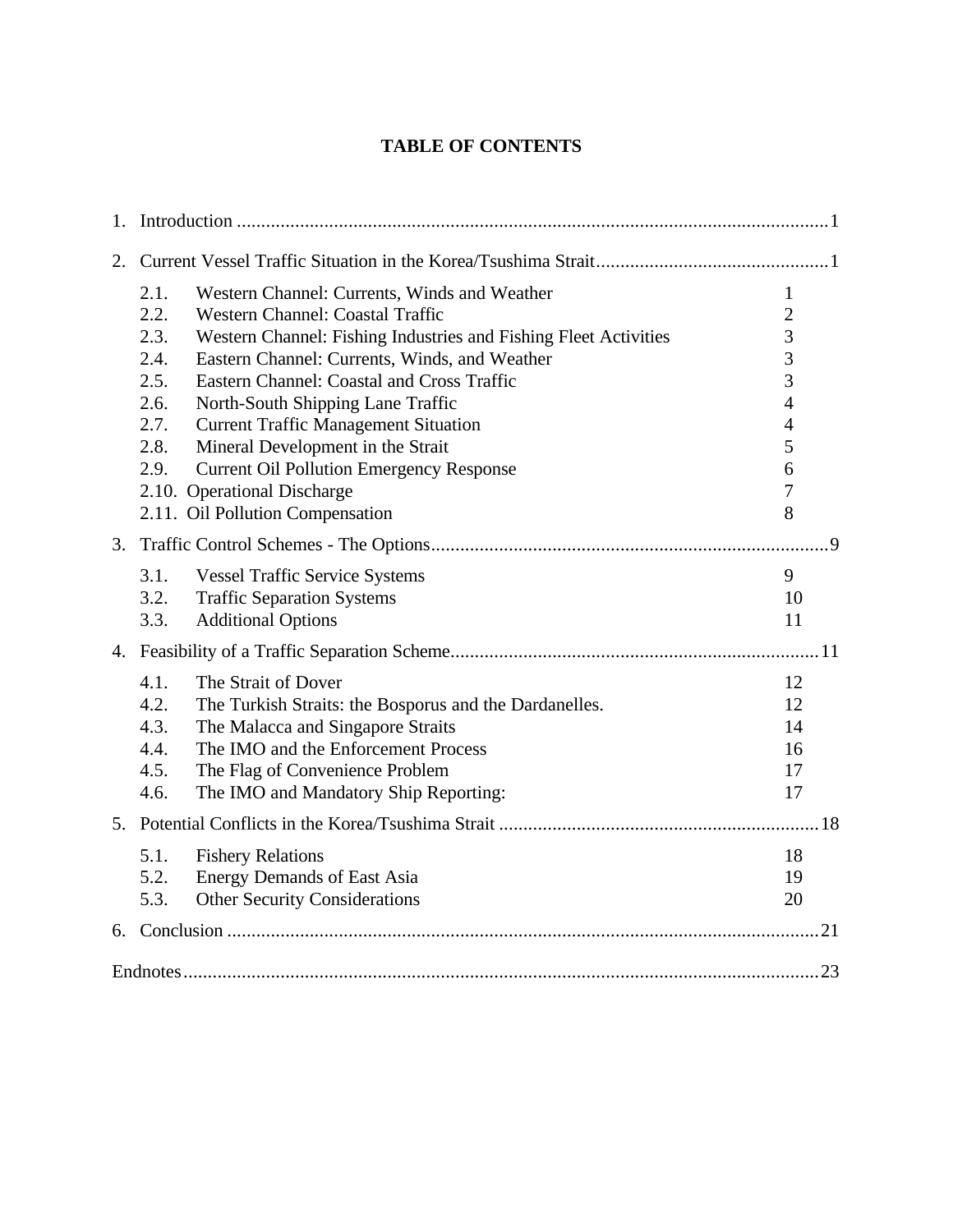# **1. Introduction**

The Korea/Tsushima Strait separates the southeastern coast of the Republic of Korea (ROK) from the northwestern coast of Kyushu Island and the southwestern coast of Honshu Island, Japan, connecting the Sea of Japan/East Sea with the East China Sea. The principal users of the Strait include Korea, Japan, Russia, China, and the United States. The Strait is about 151 miles long, bisected into an Eastern Channel and a Western Channel by the Tsushima Islands. The narrowest part of the Western Channel is 23.2 miles in width; the widest part is 26.6 miles. In the Eastern Channel, the narrowest part is about 25 miles between the southern tip of the Tsushima Islands and the northwestern coast of Kyushu Island.

Neither Japan nor the ROK enforce a 12-mile territorial sea in the Straits. The shipping lanes to the east and west of Tsushima Islands are therefore high seas governed by the conventional and customary international law that applies to the high seas. Both the ROK and Japan have ratified the United Nations Convention on the Law of the Sea (UNCLOS). Both Japan and the ROK depend heavily upon ocean shipping and oil imports for their growing economies and fisheries are one of the major sources of protein for their peoples. These two important interests tend to interfere with one another in the waters of the Korea/Tsushima Strait.

# **2. Current Vessel Traffic Situation in the Korea/Tsushima Strait**

# 2.1. Western Channel: Currents, Winds and Weather

Between Cheju Do and Pusan the coastal currents are primarily tidal and vary in speed and direction depending on the bottom topography and the time of day. In the Western Channel ten miles off Pusan the surface current flows in a general NE direction and averages a little over one knot. Between Pusan and Ulsan the current in the Western Channel (the Taehan Current) flows NE parallel to the coast. In winter the current is weak, but in spring its strength increases. The Sailing Directions for this area<sup>1</sup> note that deep water occurs close to shore along this coast and caution transiting vessels to stay in waters deeper than 200 meters at night or in foggy weather. Off the Tsushima Islands there are tidal currents that shift north and south depending on whether the tide is ebbing or flowing. However, tidal currents are not felt beyond a distance of five miles off shore. Outside this distance the current flows north.

Off the western coast of the Tsushima Islands strong NW winds prevail during the winter and raise heavy seas. In some parts of Tsushima, a peculiar cold wind known as "Kankeburi" causes thick fog on the sea. SW winds generally prevail during the summer. Northerly or NE winds prevail during September and October, and in September strong winds may hinder navigation near the eastern coast of Tsushima. In the northern part of the Western Channel NW winds prevail from October to May, from June to July SE winds prevail, and during August and September NE winds are predominant. Gales sometimes accompany SE or NE winds in late August and typhoons may occur in late summer and early fall.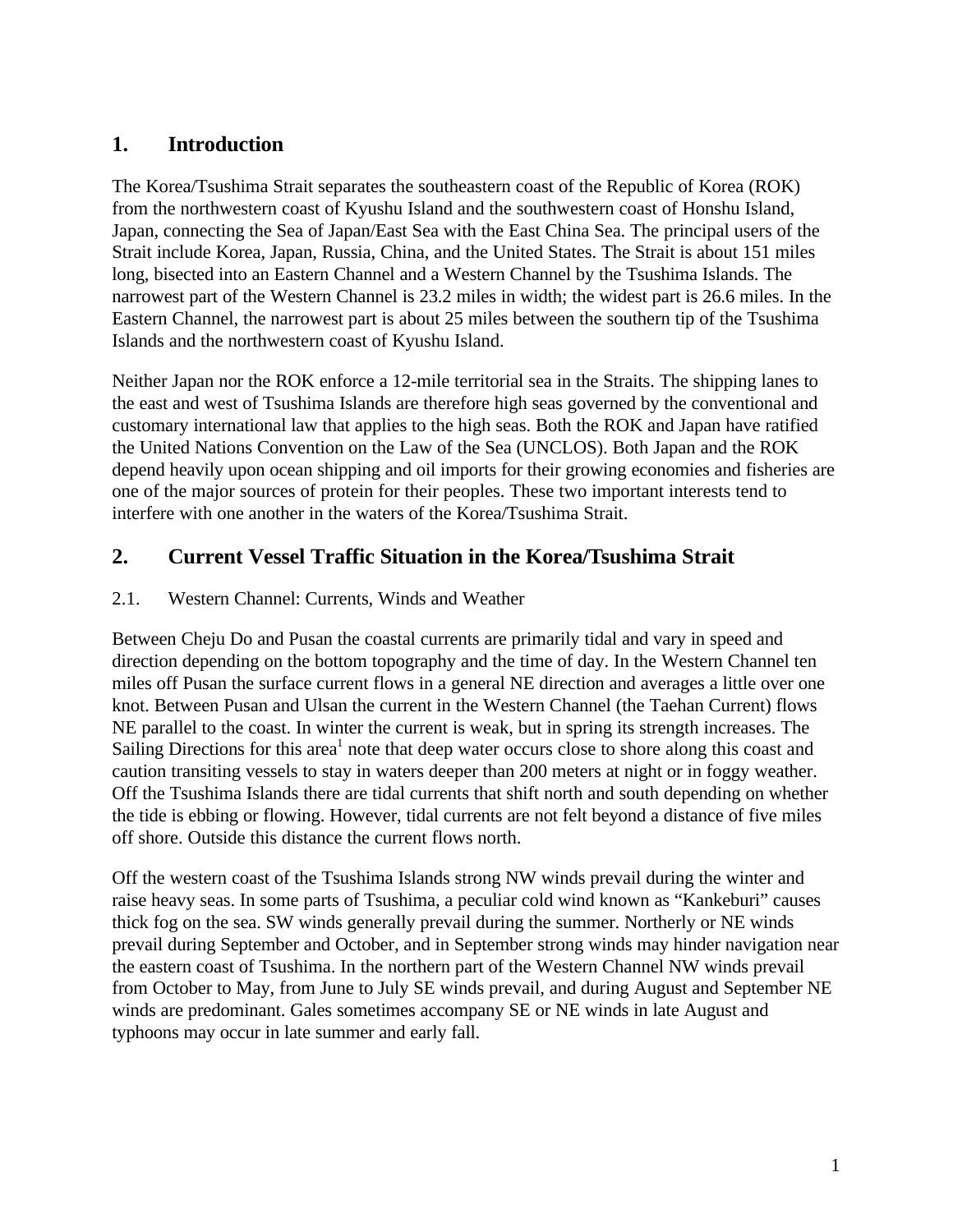#### 2.2. Western Channel: Coastal Traffic

There is considerable coastal traffic in the Western Channel, including both container and 400-500 dry weight metric ton LPG and tanker traffic. The ocean-going tanker industry considers the Korean coastal traffic undisciplined.<sup>2</sup> In particular there is concern about the container ships that operate on tight schedules and don't always obey the rules of the road.<sup>3</sup> Most of coastal traffic stays within six miles of the shore. The major destinations are the ports of Yosu, Pusan, and Ulsan. The following information on these ports was taken from the applicable Sailing Directions.<sup>4</sup>

Yosu is a major commercial port, fishing port, and an important rail terminus, and has been developed as a subsidiary port to Pusan. There are six major terminals in Yosu: 1) a dry cargo harbor, 2) the Honam Refinery and crude oil wharf, 3) the Honam Oil Refinery and refined product wharf, 4) an advanced material pier, 5) an energy terminal, and 6) the Kwangyang Steel Mill. A Deep Water (DW) Route has been established in the Gulf of Yosu. There are fish havens in close proximity to this route. No. 1 Anchor Berth, a circle with a 0.6 radius, can accommodate VLCCs greater than 70,000 GRT. No. 2 Anchor Berth, a circle with a 0.4 mile radius, can accommodate other vessels greater than 70,000 GRT.

Pusan, one of Korea's principal ports, is divided into a North Harbor used by large vessels over 55,000 dwt, and a shallow South Harbor, 4 to 9m deep, used by coastal vessels. The North Inner Harbor depths range from 5 to 13m. It has 8 piers for container and bulk cargo and one T-head oil pier. There are four anchorage areas as well as a quarantine anchorage. Fishing nets are laid on either side of the fairway through the North Outer Harbor from September to March. A Traffic Separation Scheme (TSS) has been established in the approaches to Pusan Harbor. The scheme has not been adopted as yet by the International Maritime Organization (IMO); however, the local authorities apply Rule 10 of the Convention on the International Regulations for Preventing Collisions at Sea (COLREGS).<sup>5</sup>

The port of Ulsan has a refinery, 2-3 oil terminals and can take a mix of container and tanker vessels. The approach to Ulsan Harbor is deep and clear of danger. At the entrance and the central part of the harbor depths range from 10 to 20m. There are submarine pipeline berths at Imodco Oil Terminal. A maximum size of 325,000 dwt vessels can be berthed. There is a general anchorage area about 12m deep, but S winds raise a heavy swell. Unfortunately some fifty ships may be directed to anchor in the same small area and there is a 2.5 knot current running in the small anchorage. The tanker industry says there is a need for a couple of major buoys to anchor large vessels further out.<sup>6</sup> In addition Ulsan pilots have a reputation of going too fast into port and anchoring vessels too close. They apparently assume that all the vessels in the anchorage will swing the same way when the tidal currents shift, which unfortunately doesn't always happen. Adjoining vessels need as a separation distance the minimum swinging circle of both ships, plus a safety factor. Fishing stakes, partly obstructing navigation, are found from September to March in any part of the harbor. They can be found near the entrance and along the coast outside the bay at any time. In general, the tanker industry feels that Korean port management and pilot skills need to improve and warns their ships to take extreme caution when going to Korean ports.<sup>7</sup>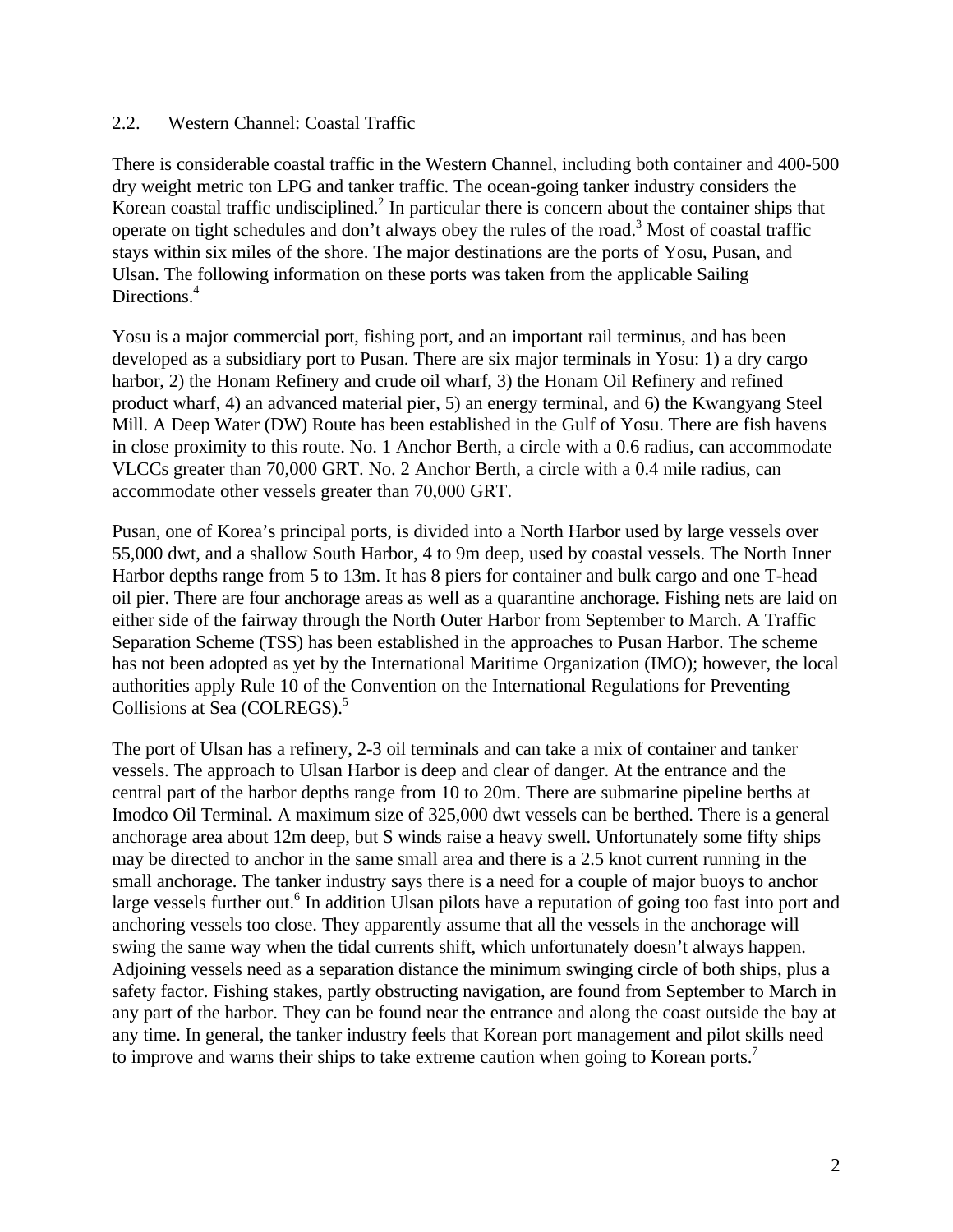#### 2.3. Western Channel: Fishing Industries and Fishing Fleet Activities

An increasing number of fishing industries and fleets are operating in the offshore areas and around the coasts of Korea and fishing operations are performed throughout the year. The Sailing Directions<sup>8</sup> caution that offshore fishing operations are frequently encountered. Fish havens, marine farms, fixed net fishing and squid fishing operations may be found in areas where they constitute a hazard to navigation. Fish havens may be located on the surface, on the sea bed, or suspended below the surface at distances within five miles of the coasts. Deep water marine farms may be found as far as 30 miles offshore and are usually attended by service vessels.<sup>9</sup> Fixed net fishing sets may be extended up to five miles off shore. The nets are set in designated areas marked on navigation charts. Newly established fixed nets are considered hazardous to navigation and are published in weekly Notices to Mariners in the ROK or via an announcement through the Radio Navigation Warnings System.

Boats up to 100 tons conduct fishing operations throughout the year in the Straits and up into the Sea of Japan. Fishing is done by pair trawling: two trawls are towed in tandem using fine mesh nets. The trawlers use very bright lights at night. Tanker captains report that they can't see the boat for the light. Japanese trawlers utilize the services of a guard boat with a green revolving light that stays between transiting vessels and the trawlers. There is generally one guard boat per 25-30 fishing vessels The tanker industry thinks the guard boat system is a good system.<sup>10</sup> However, the fish-attracting lights from the trawlers may not be in conformity with the lights specified in COLREGS.<sup>11</sup> Fishing vessels are considered by the tanker industry to be the main hindrance for large transiting vessels.<sup>12</sup> There is active fishing all across the Straits, including in the main north-south navigation lanes. On February 11, 1998 a South Korean fishing boat sank after colliding with a nuclear-powered U.S. submarine in the Western Channel south of Pusan. The submarine, part of the U.S.  $7<sup>th</sup>$  Fleet, was not damaged and proceeded to the naval port of Chinhae with the rescued fishermen. $^{13}$ 

# 2.4. Eastern Channel: Currents, Winds, and Weather

The Tsushima Current, a branch of the warm Kuroshio ocean current, flows in the Eastern Channel in a NE direction. Combined with tidal currents the velocity can be considerable. In the northern part of the Eastern Channel off the southwestern tip of Honshu, the winds are generally from the W in December and January, shifting N and E in spring and summer due to local conditions that combine to push the SE monsoon to the north and east. In the southern part of the Eastern Channel off the northwestern coast of Kyushu winter cold fronts can produce NW winds and heavy seas. Summer fog creates poor visibility.

#### 2.5. Eastern Channel: Coastal and Cross Traffic

Japanese coastal vessels range up to 140,000 dwt. The Japanese fleet is considered well disciplined by the tanker industry.<sup>14</sup> There is a considerable amount traffic approaching and emerging from the Kanmon Kaikyo Strait, which leads to the Inland Sea, as well as the ports of Kanmon Ko and the port of Hakata in Fukuoka Bay. These ports are the source and destination of a major amount of bulk carrier cross traffic to and from the ROK as well as transiting bulk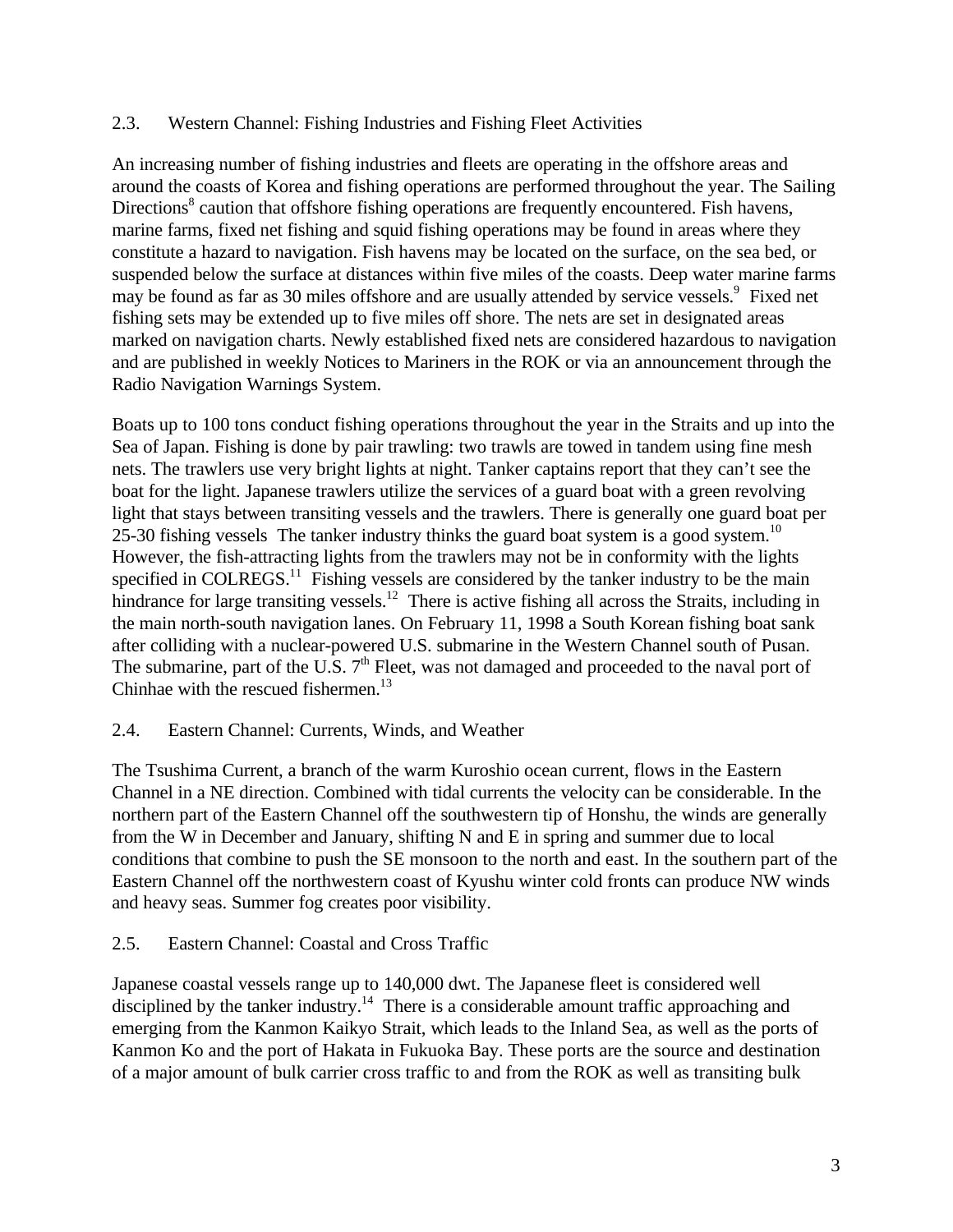carriers to and from destinations such as Taiwan.<sup>15</sup> (Table 1). In addition, the high speed, well-lit coastal ferries plying the Eastern Channel also confuse tanker navigation.

Kitakyushu Shi, one of Japan's largest industrial complexes, is located on the northwest tip of Kyushu Island along the Kanmon Kaikyo Strait. The Port of Kanmon Ko occupies the major part of Kanmon Kaikyo and is divided into a number of districts, including the ports of Wakamatsu Ko, Kokura Ko and Moji Ko, that service the Kitakyushu complex. Port Regulations Law applies and, except with permission of the Port Captain, vessels may not approach within 30m of a tanker loading inflammable materials, nor within 50m of a tanker loaded with LNG.

The Port of Hakata occupies the greater part of Fukuoka Bay. The entrance to the Bay is divided into three channels by a number of islands, but only the eastern most is recommended for large vessels. N winds send heavy seas into the Bay and there can be strong NW winds during the winter. The port of Hakata maintains a pier for the sole use of vessels discharging LPG. When such a vessel is moored or mooring alongside the pier, no other vessel may approach within a distance of 45.7 m. Three lighted buoys, each exhibiting a red light, mark the restricted area.

# 2.6. North-South Shipping Lane Traffic

With the increase in trade and development in northeast Asia the volume of oil and number of tankers carrying oil, LNG, and LPG is increasing. The larger northbound ships use the Eastern Channel to take advantage of northbound Tsushima current. The following data for 1996 was compiled by the Japanese government from Lloyd's data for the Northwest Pacific (NOWPAP) meeting in Toyama, Japan in 1997.<sup>16</sup> An estimated 7,387 vessels of all types completed 75,293 voyages through the Strait. Vessels in service for over 20 years made up 26.4% of the total number of voyages. Vessels less than 10,000 G/T made up 67.6% of the total. Tankers made up 14.5% of the total vessel traffic and 12.7% total voyages, with 1,069 tankers making 9,597 voyages. Tankers made an average of 9 voyages per year. Very large tankers, 100,000 G/T and above, made 389 voyages (4.1% of total voyages)<sup>17</sup>; tankers between 10,000 and 100,000 G/T made up 31.5% of the voyages; tankers less than 10,000 G/T made up 64.4% of the voyages. Tankers over 20 years old made up 14.6% of all the voyages. The total number of tanker voyages to Russia was 116. Russia does not operate many vessels, but they tend to be older, although some taken from the former State of Yugoslavia are relatively modern.<sup>18</sup> Age and the accompanying deterioration and weakening of ships' structures is a major contributor to casualties. Between 1975 and 1985 the mean age of vessels lost at sea was 18-19 years of age.<sup>19</sup> Size, on the other hand, has not been found to be related to pollution from casualties.<sup>20</sup>

# 2.7. Current Traffic Management Situation

There is no active vessel traffic control system in the high seas portion of the Strait at the present time. Current traffic management beyond the jurisdiction of port authorities is entirely voluntary and passive, with rocks, shoals, and other stationary hazards to navigation appropriately marked and/or lighted. There are lighthouses on the north and south ends of the Tsushima Islands and on the northwest coast of Iki-shima island in the Eastern Channel. The tanker industry considers the navigation aids in the Strait adequate in the age of Global Positioning Systems  $(GPS)^{21}$  The installation of an Electronic Chart Display Information System (ECDIS) can improve a ship's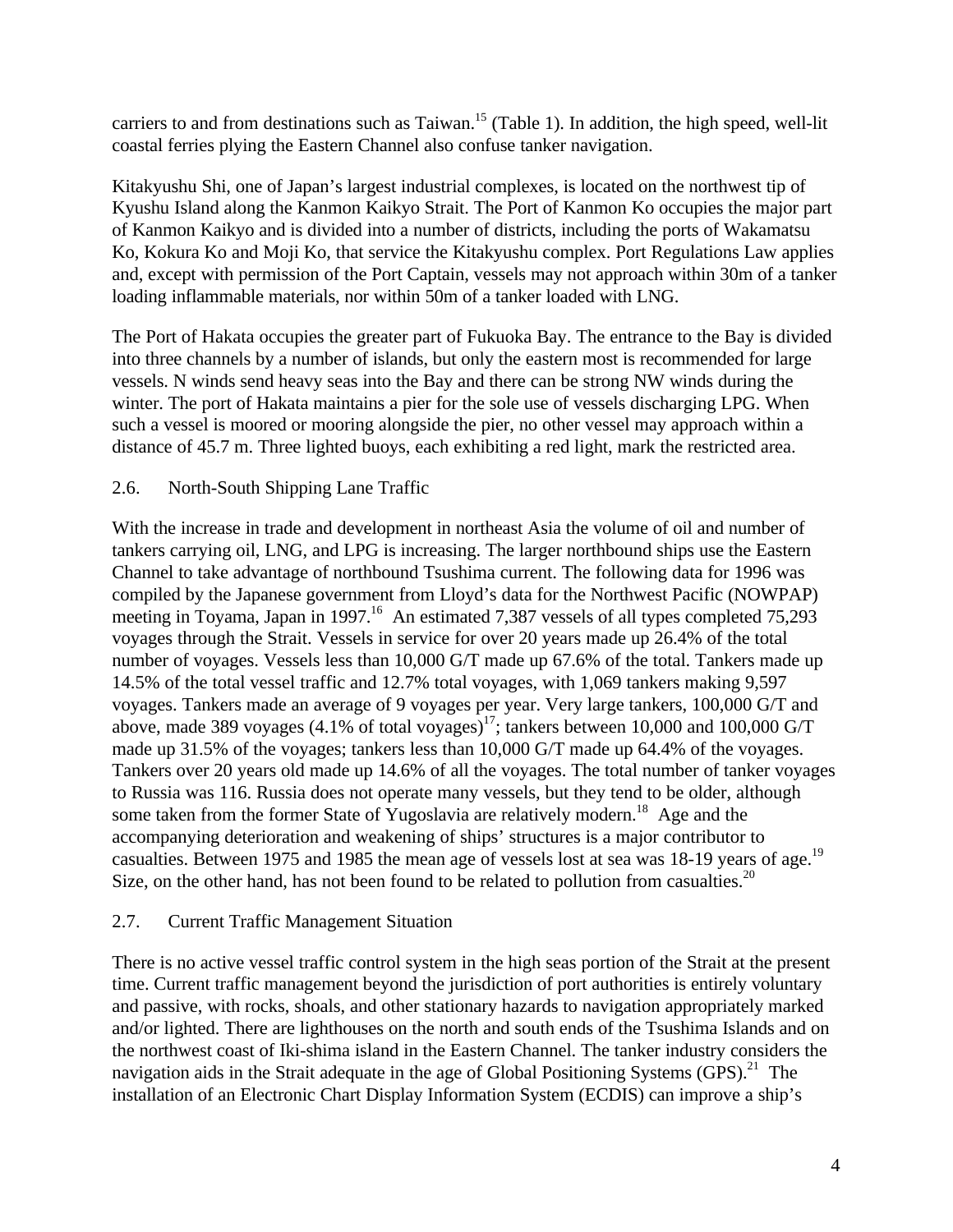ability to navigate in ports and coastal areas. The system uses a computer to reassemble all the data to determine the actual location of a ship and to plot courses on a display screen. ECDIS depends on the differential GPS for its accuracy and can be made more effective by integrating it with radar and producing a radar display on a sea chart. However, the accuracy of hydrographic data from which the charts are prepared is one of the main concerns with ECDIS.<sup>22</sup> IMO international performance standards for electronic charts are pending.

The Japan Maritime Safety Agency is the government agency primarily responsible for coastal and offshore maritime safety. The Agency currently maintains a computerized Maritime Safety Information System, including a ship reporting system. The reporting system compiles and manages information on the positions of participating ships, the movement of foreign fishing boats and marine research ships, and weather and sea conditions. A vessel traffic information system provides information and controls vessel traffic, particularly in Tokyo Bay, Ise Bay and the Seto Inland Sea.<sup>23</sup> Japan is also linked to the Global Maritime Distress and Safety System, a satelliteaided global system for communications between land-based facilities and ocean going vessels.

The typhoon warning system is a major concern when late summer typhoons move through area. Although Japan provides excellent forecast and surface information, the Korea Radio Navigation Warning System has a reputation of generally giving only 12 hour notice of an approaching typhoon. Transiting tankers need at least 24 hour notice. It generally takes them about 16 hours to get through the dicey part of Straits at their normal speed of 12-14 knots, although speed depends on visibility and fishing vessel activity. In the presence of active fishing vessels, tanker speed drops down to a 10-11 knot maneuvering speed in order to be able to alter course to avoid fishing vessels. Large tankers normally put a guard ring on their radar (safety ring on warships) to detect potentially threatening traffic. Penetration of the ring sends off an alarm and alerts the watchkeeper. The set distance varies with traffic: 14-15 miles in open ocean, 2-3 miles in high density traffic.

# 2.8. Mineral Development in the Strait

The Japan - ROK continental shelf boundary in the Strait runs down a median line in the Western Channel. In 1970, for purposes of exploiting oil and natural gas on its continental shelf, the ROK government designated seven mining blocks (areas in the ocean) as development zones. Three of the blocks partially overlapped the shelf areas claimed by Japan, including Block 6 in the western part of the Strait. However, the ROK-Japan continental shelf dispute focused mainly on Blocks 5 and 7, located in a large area southeast of Cheju-Do beyond the entrance to the Strait. In 1974 the two states signed a joint development agreement that made Block 7 a "joint development zone". The agreement went into effect in 1978.

The ROK is looking into exploiting the oil and gas resources in the Strait itself. In 1987 the ROK began to drill an exploratory well in Block 6 about 120 km east of Pusan and located a natural gas reservoir. Japan has made exploratory attempts for oil and gas in the offshore waters west of Honshu and Kyushu and around Tsushima. There are also coal deposits in the Eastern Channel. However, as long as drilling and mining obstructions are properly marked, oil, gas and mineral development in the Strait and in the Joint Development Zone, which extends along the continental shelf to the east and southeast of Cheju Island in the main shipping channels leading to the Strait,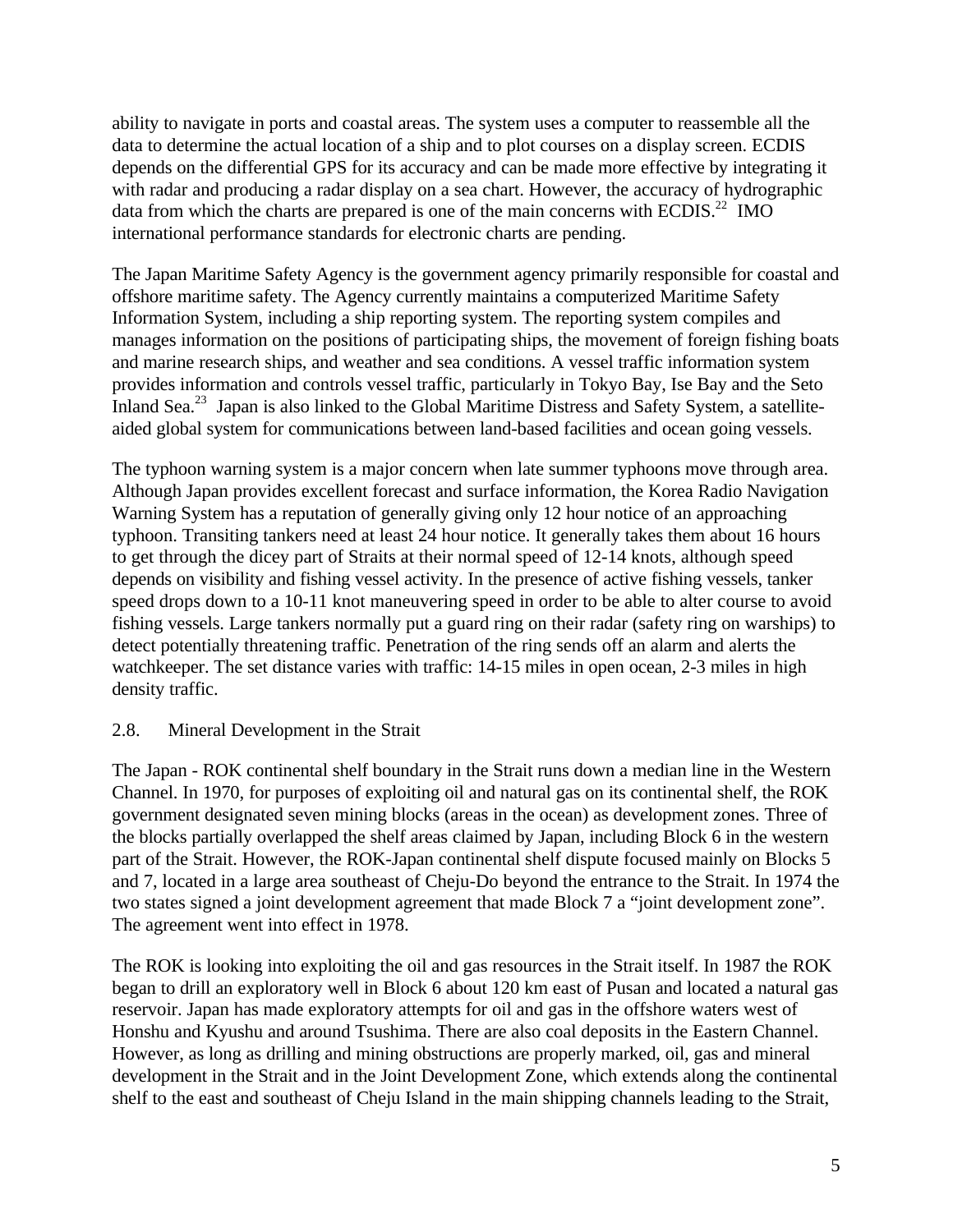is expected to have minimal impact on transiting vessels.<sup>24</sup> To date "[t] here has been no shipping problem caused by oil exploration in the Strait or approaches to the Straits."<sup>25</sup>

# 2.9. Current Oil Pollution Emergency Response

A major oil spill anywhere in the Strait has the capacity to spread widely and severely damage valuable fisheries. (Fig. 1). Tugs are available at Yosu, Pusan, and Ulsan. The Sailing Directions do not mention the availability of tugs at Kanmon Ko and Hakata; but it is assumed that they are available. However, stand-by tugs are expensive and in the last ten years there has not been any major pollution incident that has damaged resources along the coast of the ROK from tankers transiting the Strait, although there have been some minor cases of pollution caused by ships coming into Korean ports.<sup>26</sup>

On January 2, 1997 a 25-year-old Russian tanker broke apart in heavy storms and spilled more that 30,000 bbl of heavy fuel oil along the western coast of Honshu, threatening 15 nuclear power plants and several coastal fisheries. The main part of the ship sank, but the broken bow section drifted for five days before running aground. The cargo was destined for power stations on Russia's Kamchatka peninsula. Tugs and helicopters were deployed and Russia ultimately contributed four vessels to the clean up effort. The cleanup response was slow and hampered by high waves and poor visibility. Within two weeks an oil slick had spread along 450 km of coastline, however, the wave action also helped to disperse the pollution and minimize the damage to fisheries.

On July 2, 1997 a single hulled 259,000 dwt, Panamanian-registered, Japanese-operated supertanker transporting 1.9 million bbl of crude from the U.A.E. ran aground on a reef in Tokyo Bay. The accident was apparently due to pilot error in dealing with two fishing vessels, but luckily the resultant spill was minimal and contained. As a result of these mishaps the Japanese government is moving to toughen regulations governing oil tankers.<sup>27</sup> In particular, Japan is looking to strengthening provisions for adequate inspection of hull integrity and seaworthiness by both flag states and port states, and strengthening measures to deal with vessels that pass in the vicinity of a coastal state but do not enter its ports.<sup>28</sup> Japan also feels there is a need to review regulations on the construction of tankers carrying heavy oil, which are currently less restrictive than those pertaining to crude oil tankers. $29$ 

In 1990 the IMO concluded the International Convention on Oil Pollution Preparedness, Response and Co-Operation<sup>30</sup>, which mandates that parties require ships flying their flags to have oil pollution emergency plans on board, and ship masters, port authorities, and observing aircraft to report any discharge, or probable discharge of oil. Parties are also required to establish a national oil pollution response system, including a response plan, equipment, and trained personnel. The Convention also mandates that the parties cooperate in the event of a spill, and cooperate in training, preparation, research, and technical development. At the first meeting of the UNEP/IMO Northwest Pacific Action Plan (NOWPAP) Forum on Marine Pollution Preparedness and Response in July 1997 in Toyama, Japan, forum participants exchanged information on marine pollution preparedness and response and began developing a regional contingency plan, including a regional environmental sensitivity map, and a memorandum of understanding among the NOWPAP States. Japan informed participants that it was short on equipment and materials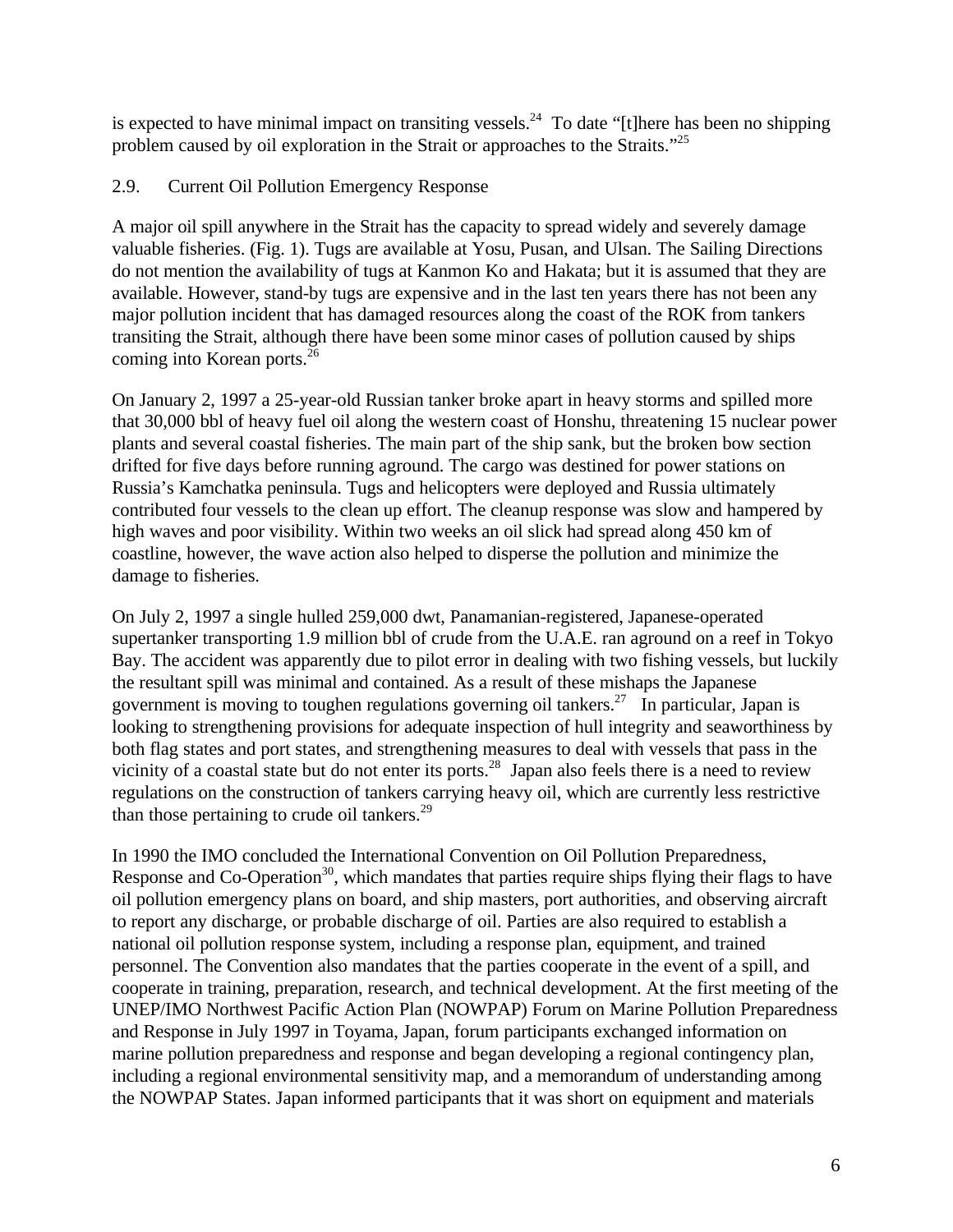applicable to offshore operation and highly viscous spills, but that it was working on this problem. Japan also stated its view that "Japanese law cannot apply the oil spill incident of a foreign country's vessel which occurs outside the Japanese territorial water, except for notification based on MARPOL and measures based on the Intervention Convention."31

Under Article 8 and Protocol 1 of the 1973/1978 International Convention for the Prevention of Pollution from Ships  $(MARPOL)^{32}$ , the captain of a ship is required to report to the coastal state if there is any risk of an accident leading to a pollution incident. The 1969/1973 Intervention Conventions<sup>33</sup> established the right of coastal states to take measures on the high seas "necessary" to prevent, mitigate or eliminate grave and imminent danger to their coastline or related interests from pollution or threat of pollution of the sea by oil and substances other than oil following upon a maritime casualty or acts related to such a casualty, which may reasonably be expected to result in major harmful consequences.<sup>34</sup> Since the Intervention Conventions were adopted before the designation of Exclusive Economic Zones (EEZs) in the United Nations Convention on the Law of the Sea (UNCLOS)<sup>35</sup>, "high seas" for purposes of these conventions pertains to all seas beyond the territorial seas. In the territorial sea, the coastal state has sovereign power to 1) designate environmental protected areas, 2) designate and control navigation routes for safety purposes and 3) prohibit discharge. If a foreign vessel is found to be posing a risk of violating international pollution regulations or accidental pollution in the territorial sea, the coastal state may require the vessel to observe special precautionary measures established by international agreement, or confine passage to specified sea lanes.<sup>36</sup>

In addition, several provisions of UNCLOS also give port and coastal states power to take actions to protect their environments from vessel source pollution (articles 21-23, 211, 218-221). UNCLOS and the regime of IMO conventions acknowledge that coastal straits states have the power to enact legislation and regulations not only for navigational safety and traffic in territorial waters, but for conservation of fisheries and for pollution control or prevention of environmental damage, such as that posed by oil spills from supertankers. Strait states and user states are also urged to seek cooperative measures for safety aids (UNCLOS article 43). It is important to recall, however, that many of the problems currently complicating straits management and threatening the resources of the straits states, such as aging substandard vessels, inexperienced crews, convoluted ownership arrangements, and huge increases in tanker size and traffic volume were not fully anticipated nor discussed in any detail during the conference that produced UNCLOS. The ROK ratified UNCLOS on January 29, 1996; Japan ratified it on June 20, 1996.

# 2.10. Operational Discharge

The 1990 GSAMP report estimates 46% of total oil input to seas originates from shipping, including accidental spills; however the U.S. Academy of Sciences also reported in 1990 that of the 568,800 tons of oil discharged annually, only a fifth of it came from accidents. $37$  The remaining eighty percent came from operational discharges. Since the total amount of vessel discharge in 1977 was 257,000 tons, this represents more than a doubling of oil input into the sea from shipping in a little more than a decade. Although no vessel discharge is permitted near areas designated as environmentally sensitive by the IMO, a continuing increase in the amount of operational discharge may lead to an increased demand for new areas to be so designated, particularly productive fishing grounds in busy straits, so it is in the shipping industry's interest to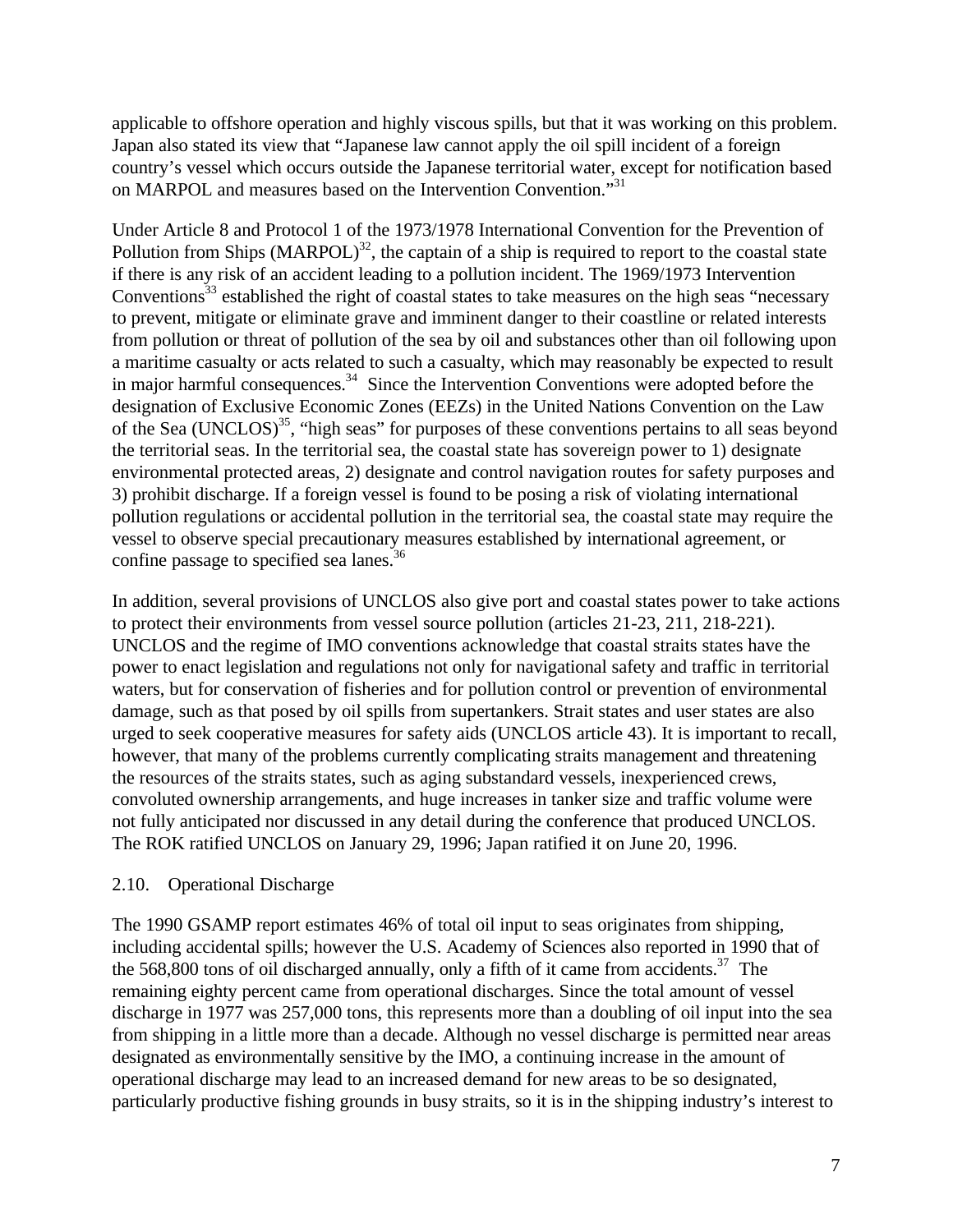find a way to minimize operational discharges, particularly from rogue bulk carriers. In addition many ports need to either construct discharge reception facilities or expand and improve the ones they have.

The ROK is also very concerned about oil pollution along its coasts. Their Marine Pollution Prevention Act (MMPA), amended in 1991 to conform to the standards of MARPOL, focuses on pollution prevention and control from vessels, offshore structures, and ocean dumping. In 1992 the government assigned oil spills and clean-up operations to the Maritime and Port Administration. One of the ROKs most difficult problems in dealing with pollution control stemmed from the fragmentation of administrative authority into several separate agencies and poor coordination between them.<sup>38</sup>

In an effort to solve that problem the Korean government established, on August 8, 1996, the Ministry of Maritime Affairs and Fisheries (MOMAF), merging the Maritime and Ports Administration, the Fisheries Administration, the Maritime Police Administration, and seven other marine-related authorities. MOMAF is in the course of developing and implementing six policy goals: 1) expand global maritime economic territory and strengthen management capability; 2) apply world-class technology to ocean science and industry, and encourage responsible use of the world's oceans; 3) strengthen national sea power through the dramatic reduction of logistics costs; 4) diversify the fishing industry and establish economically vital fishing villages; 5) maintain safe and clean seas; and 6) promote among citizens a new and abiding awareness regarding the ocean.<sup>39</sup> Included in the implementation of these goals is the further development of the port of Pusan, the construction of a port "information superhighway" similar to the port of Singapore, and the formulation of a comprehensive sea-traffic safety system. MOMAF is also devising measures for dealing with oil pollution disasters, including amending the Marine Pollution Prevention Act. The MMPA amendments include the establishment of the Private Sector Oil Pollution Prevention and Responses Association whose main tasks include the prevention of oil spills, the storing and leasing out of oil spill response ships, the provision of equipment and materials, the installation and operation of oil reception facilities, research and technology development in oil-spill response and education and training of oil spill response teams. The establishment of the Association was triggered by the spill of 5,000 tons of crude oil by the Sea Prince off Korean shores in July 1995.<sup>40</sup>

#### 2.11. Oil Pollution Compensation

Oil pollution compensation is covered by a number of international conventions, including the 1969/92 Convention on Civil Liability for Oil Pollution Damage,<sup>41</sup> the 1971/92 Convention on the Establishment of an International Fund for Compensation for Oil Pollution Damage (Fund Convention), $42$  and, when it comes into force, the 1996 Convention on Liability and Compensation for Damage in Connection with the Carriage of Hazardous and Noxious Substances by Sea (HNS Convention).<sup>43</sup> HNS is a freestanding convention that, when in force, will provide a uniform legal regime to provide compensation to a person or a State that has suffered damages in connection with the carriage of hazardous and noxious substances at sea. The Convention imposes strict liability on the owners of vessels for any damage arising from the carriage of hazardous and noxious substances at sea, which are defined broadly to include more than 6,000 bulk and packaged substances, including oils and noxious liquid substances carried in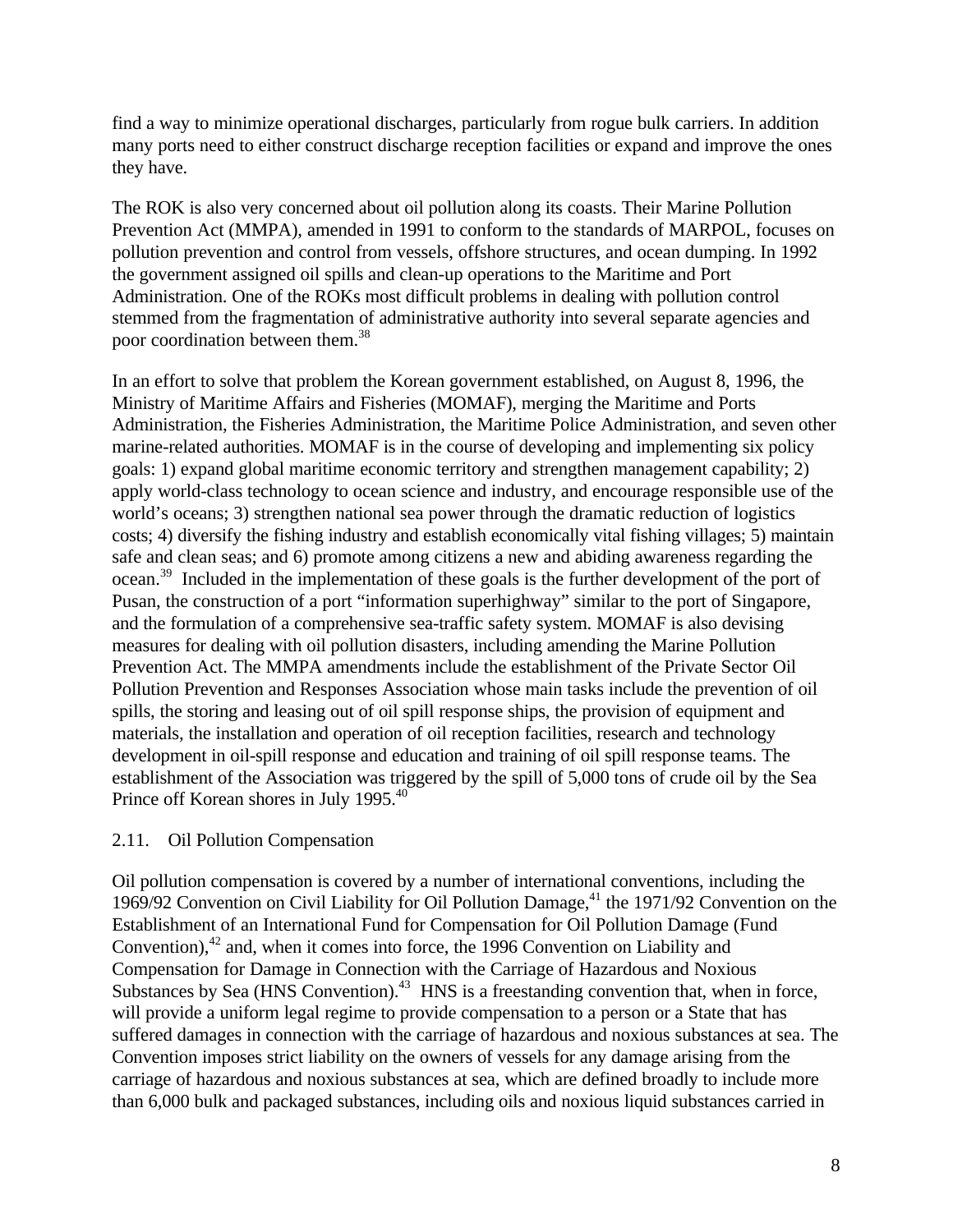bulk and listed in Annexes I and II of MARPOL. Radioactive materials and materials that are hazardous in bulk, such as coal and wood chips, are excluded. Damages are also defined broadly: 1) loss of life and personal injury, 2) property damage outside the ship, 3) damage to the environment, and 4) costs of preventive measures. Shipowners can avoid liability if they can prove that the harm arose from war, third parties, and/or government negligence. Governments, for example, have a duty to maintain navigational aides. (See also SOLAS, SCTW, and MARPOL.) The HNS Convention covers environmental damage caused to coastal states' territory, including the territorial sea and the EEZ. The Convention places limits on shipowner liability based on ship tonnage. Shipowners must maintain insurance or other financial guarantees sufficient to cover liabilities established under the HNS. Compensation for damage above the shipowner limit can be obtained from an HNS Fund. The Convention was adopted by acclamation by more than 70 States.

The 1989 International Convention on Salvage (Salvage Convention) governs assistance to vessels in danger and recognizes the right to reward for all salvage operations having a useful result.<sup>44</sup> There are also voluntary plans covering shipowners and cargo owners whereby compensation for pollution damage and clean-up costs is available following oil spills from tankers, such as the Tanker Owners Voluntary Agreement Concerning Liability for Oil Pollution (TOVALOP) and the Contract Regarding a Supplement to Tanker Liability for Oil Pollution (CRISTAL). Substantial revisions of these plans went into effect in 1987 with enhanced limits and updated terms. The ROK's Compensation Act for Damage from Oil Pollution has also been amended to increase the liability of shipowners responsible for oil spills, increase the amount of compensation payable, establish a damage area encompassing the entire 200-mile EEZ and include precautionary costs to be borne by international compensation funds.<sup>45</sup>

# **3. Traffic Control Schemes - The Options**

Maritime Traffic Control (MTC) has active and passive forms. Active MTC broadly defined includes any involvement with ships' navigation by a person not on board a ship (i.e. maritime traffic controllers) and includes vessel traffic service systems. Passive systems include traffic separation systems.

# 3.1. Vessel Traffic Service Systems

Vessel Traffic Service (VTS) systems utilize a combination of non intrusive surveillance measures, including a tracking system using radar, satellite surveillance, GPS transponders, weather sensors, ship reporting requirements, and a monitoring person on shore. Radar images superimposed on electronic charts show a vessel's position relative to navigational boundaries and hazards. Transponders release both a range and a bearing at low cost. The Donaldson report recommended a global transponder system and the IMO is currently considering the potential benefits of a transponder requirement. INMARSAT maintains geostationary communication satellites for maritime use. Vessel reporting systems require ships to report in; navigation information is then relayed back to them and other vessels in the area. By monitoring and disseminating information on vessel movements VTS systems reduce the risk of collisions and groundings. "Typically, personnel at the centres receive regular reports from vessels on their locations and intentions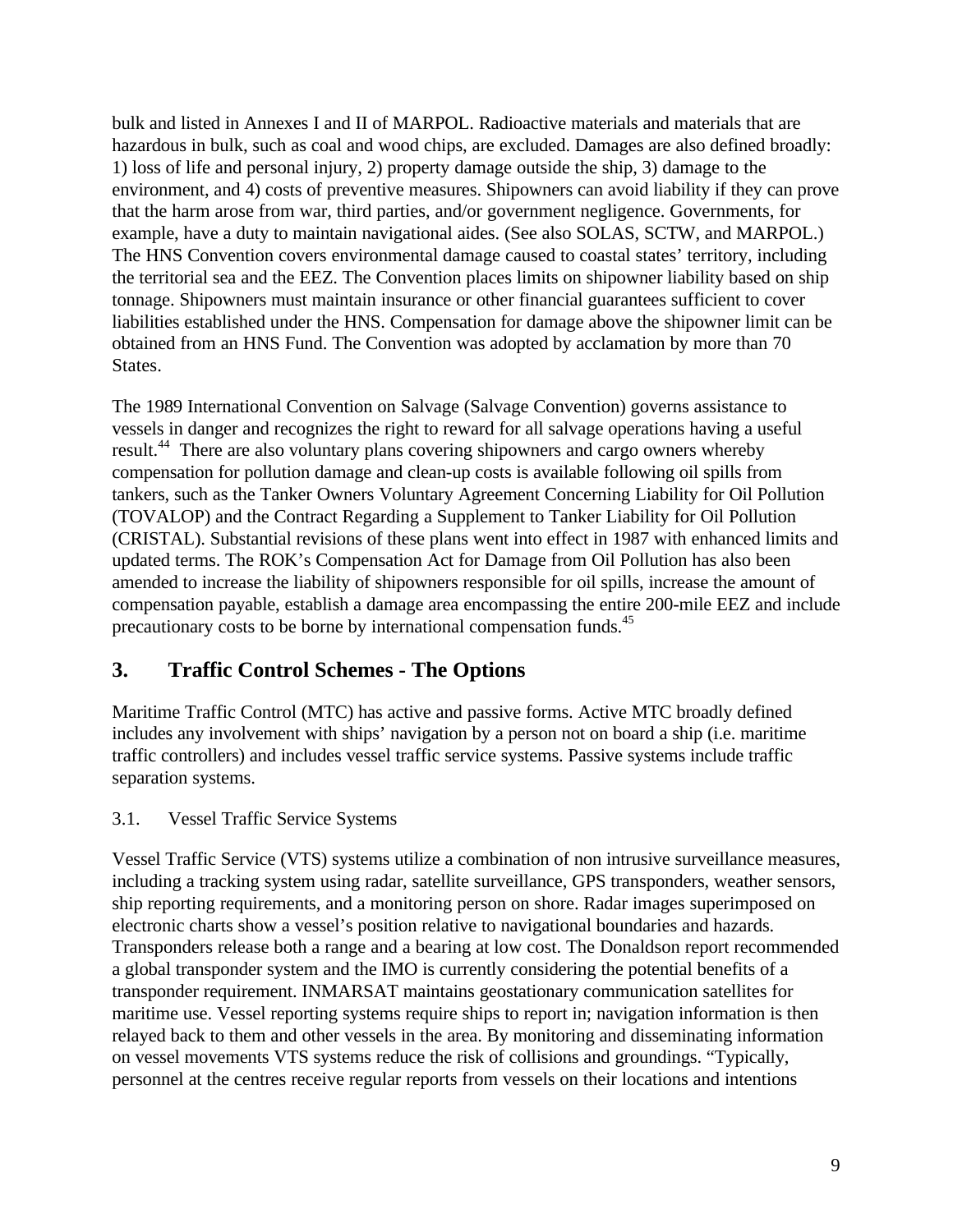(through voice communication systems which are often complemented by radar systems), synthesize and disseminate traffic information and advisories to other vessels."<sup>46</sup>

VTS systems are widely used in ports and approaches to ports, such as Pusan, for example. They have been compared to air traffic control (ATC) centers. Both aim at reducing congestion and preventing craft from coming too close to one another, which permits them to proceed at higher speeds. However, the ATC emphasis is more on information than traffic control.<sup>47</sup> ATC focuses on procedural control, including scheduling and to a lessor extent instructions to pilots, who are primarily aided by Instrument Landing Systems (ILS) that have replaced the "see and avoid" rules governing shipping. ATC directs traffic only in controlled airspace and any aircraft wanting to fly in such space must comply with the directions of the air traffic controller. ATC is also concerned with equipment requirements. While most airspace is uncontrolled, no aircraft is allowed to fly in or near clouds unless it is properly equipped for it, even in uncontrolled air space. This is in contrast to marine navigation where poorly equipped smaller coastal vessels are permitted to proceed almost anywhere in any conditions.<sup>48</sup>

There are commercial companies that develop, produce and install complete VTS systems to monitor ports, harbors and waterways.<sup>49</sup> VTS systems, using dual X-band radar, remote VHF direction finders, communication systems, and sophisticated computer software, can produce an integrated display of sensor data, and can coordinate navigational information, traffic control, hazardous material data, and enforcement functions. They are able to interact with ships and shipping agents, port authorities, piloting services, weather services, search and rescue, pollution control and response efforts, defense agencies, and so on. (Fig. 2). The advantages of VTS include 1) warning of collision risk much sooner, 2) monitoring fishing vessels, and 3) monitoring traffic separation systems (TSS). When in the autonomous mode, they can supply ships with position, course and speed information.

In Japan maritime traffic controllers are employed by the private sector. There are existing VTS systems that currently link ports, plan and track ships' routes, provide laser-guided docking approach systems and in the future will be available to provide environmental monitoring and spill detection.

#### 3.2. Traffic Separation Systems

Traffic Separation Systems (TSS) are passive systems analogous to establishing one-way lanes in congested shipping corridors. Rule 10 of COLREGS specifies the IMO rules for vessels navigating within a TSS. They include rule 10(i), which specifies that a "vessel engaged in fishing shall not impede the passage of any vessel following a traffic lane." Large vessels actually don't need a very wide lane, a corridor two miles wide in each direction will suffice. The manager of a major oil tanker company that sends 10 to 15 100,000-metric-ton tankers through the Korea/Tsushima Strait considers the fishing trawlers that are actively pair trawling in the shipping lanes to be the major cross traffic problem and recommends a traffic separation scheme as a solution, with the northbound tankers confined to a 2-mile wide corridor east of the Tsushima Islands, and the south-bound tankers confined to a 2-mile wide corridor west of Tsushima, accompanied by a prohibition on all active fishing within the corridor. Coastal traffic could go both ways. Cross traffic should proceed at right angles, should be equipped with transponders and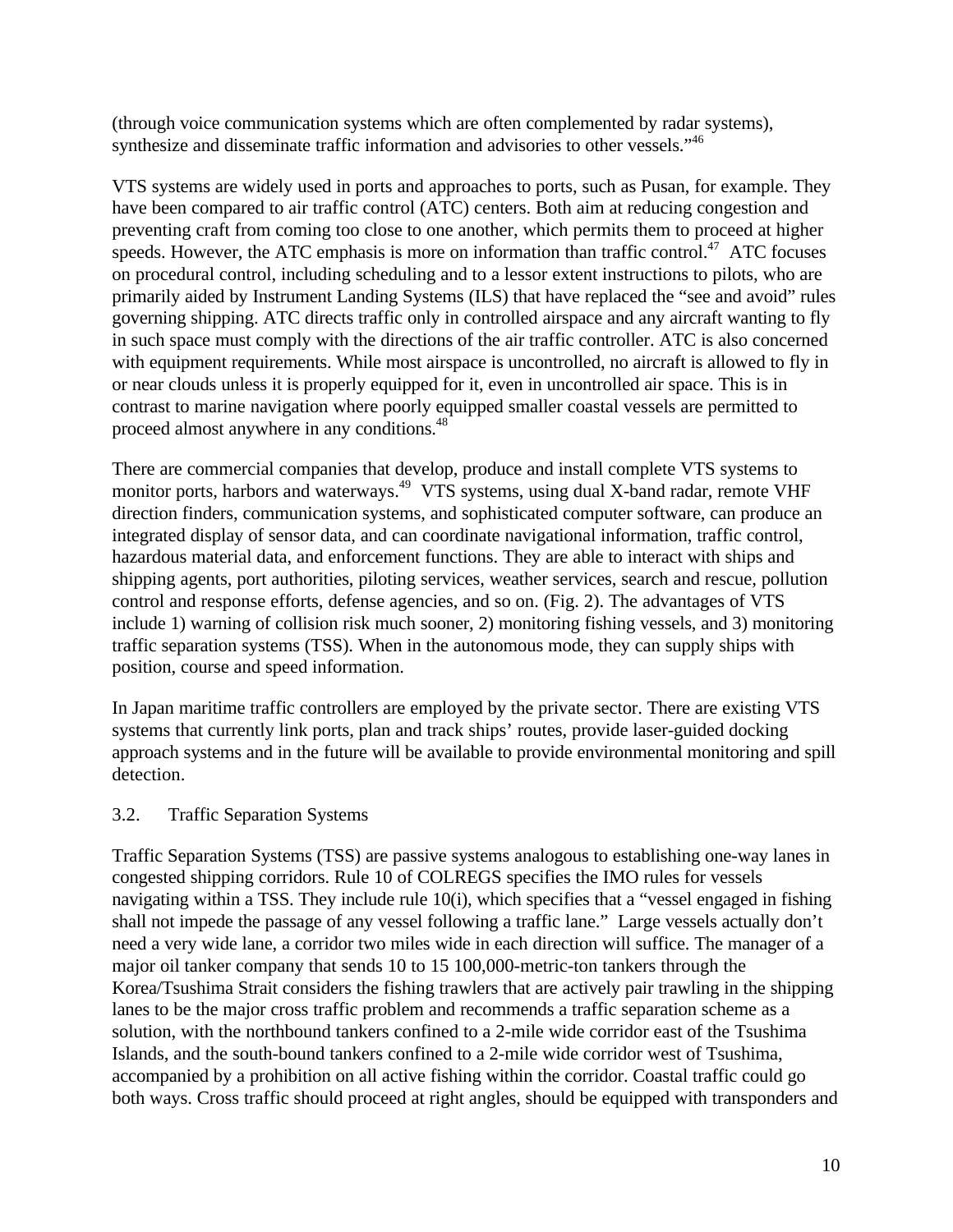directed by a marine traffic controller. In addition, he recommends the installation of radar on the north and south ends of the Tsushima Islands, actively monitored by a person for enforcement purposes. However, this opinion is not shared by some Korean experts who think that "[c]urrent and projected vessel traffic through and across the Straits can be managed without any additional traffic management measures."<sup>50</sup> However, it is at least one expert's view that "Korea would not have any concern about the freedom of navigation even in the case that a more restrictive vessel traffic management regime would be introduced."<sup>51</sup>

The 1929/1974 International Convention for Promoting Safety of Life at Sea (SOLAS)<sup>52</sup> is the primary convention regulating vessel seaworthiness, navigation requirements, and traffic management schemes. For example, under SOLAS Protocol of 1978, Chapter I, Part B, Regulation 6 vessels over 10 years of age are subject to more frequent and thorough inspections by port states. Chapter V covers navigation. Resolution MSC.43(64), adopted on 9 December 1994 specifies the guidelines and criteria for ship reporting systems. On 16 May 1995 the IMO adopted Resolution MSC.46(65) amending SOLAS Chapter V, which addresses mandatory ships' routing and ship reporting systems. Regulation V/8 establishes general provisions governing ships' routing systems. The purpose of routing systems is to improve safety of navigation in crowded and restricted areas. The 1995 amendments recognized the need to reduce the risk of pollution by ships colliding or grounding in or near environmentally sensitive areas and added provisions permitting mandatory routing systems. The precise objectives of any routing system depend upon the particular hazardous circumstances; however, the conditions in the Korea/Tsushima Strait would permit a routing system under SOLAS. In 1989 the IMO adopted comprehensive principles and reporting procedures for ship-related incidents involving potential pollutants.<sup>53</sup>

# 3.3. Additional Options

Human error is still considered to be a major cause of shipping accidents. The Donaldson Report attributed some 60-80% of all maritime accidents at least in part to human error.<sup>54</sup> The 1978 IMO Convention on Standards of Training, Certificates and Watchkeeping (STCW) set standards for competency, hours of work and manning of vessels.<sup>55</sup> The 1995 STCW amendments, which are now in force, represent virtually a complete rewriting of the Convention. In 1991 the IMO adopted their revised Guidelines on Management for Safe Operation of Ships for Pollution Prevention. While it is acknowledged that the best way to minimize human error is through training crews, pilots, and port authorities, freight rates are generally too low in the highly competitive shipping industry to support major training programs. It has been suggested that insurance companies should plough back some of their profits into training programs since they will be the ultimate beneficiaries of those programs. In any case insurance rates could and should be used as an incentive so that the safe operator gets a major break in premiums.

# **4. Feasibility of a Traffic Separation Scheme**

There are several TSS systems currently in place in international straits, for example, in the Dover Strait, the Turkish Straits, and the Phillips Channel in the Singapore Strait.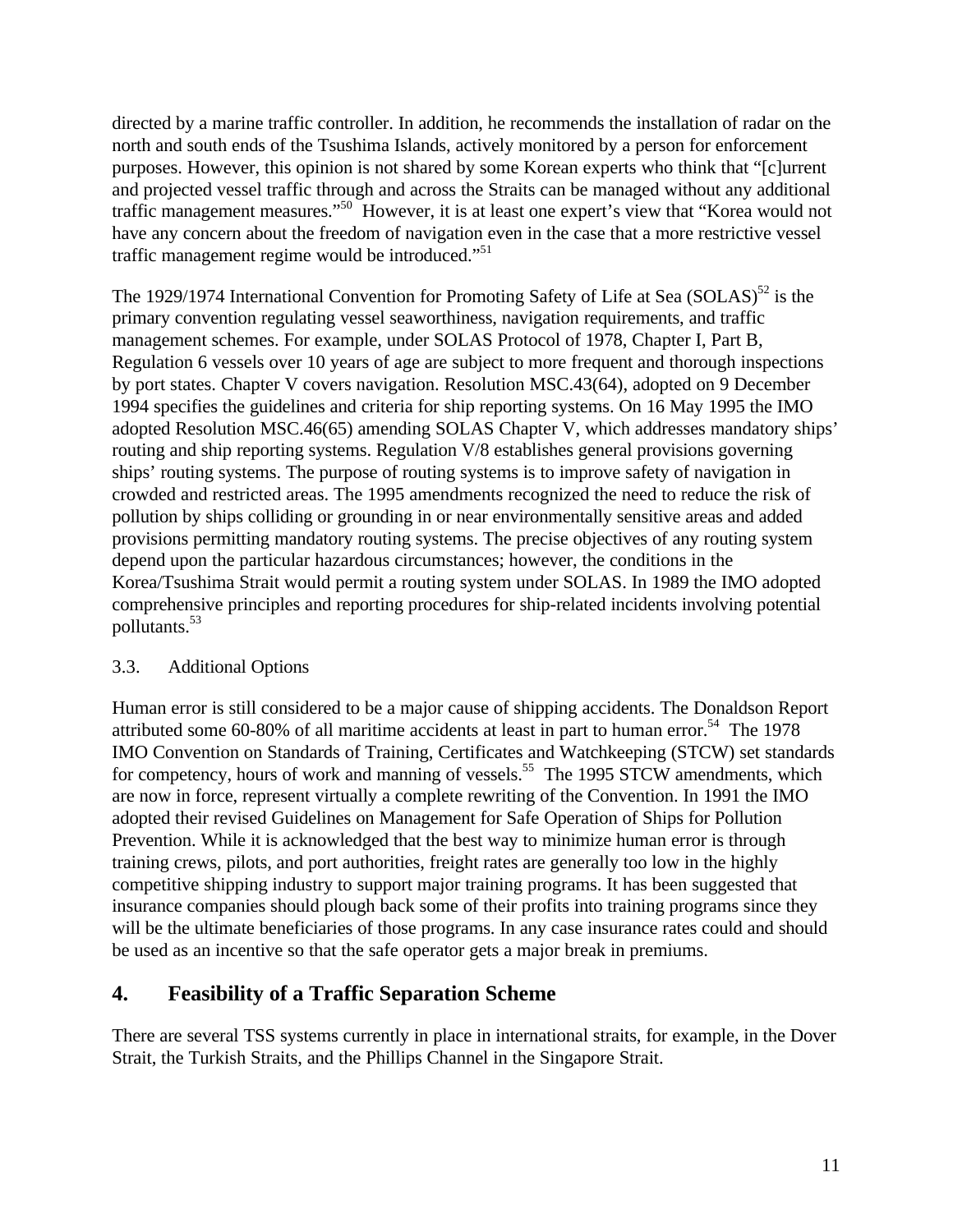#### 4.1. The Strait of Dover

According to the tanker industry the Dover Strait TSS works extremely well and should be used as a model for other systems. In 1964 the Maritime Safety Committee of what became the IMO decided to introduce traffic separation schemes in congested straits, beginning with the Strait of Dover. When the TSS came into operation on a voluntary basis in 1967, it was the first in the world. The Dover scheme has been refined and made compulsory in the intervening years<sup>56</sup> and the tanker industry thinks it works.<sup>57</sup> Most of the following information about the TSS in the Dover Strait is from Anderson, 1992:<sup>58</sup> "Under the terms of the traffic scheme, the main route into the North Sea runs on the French side, and the route from the North Sea to the Atlantic runs on the English side. Between them there is a separation zone, which has a crossing "gate" opposite Dover for the ferries, and in which fishing is prohibited. Cross traffic is required to cross the lanes as nearly as possible at right angles to the flow of traffic. Extensive pilotage assistance is available on both sides and there is full radar surveillance from the Dover coastguard and the Cap Gris Nez Traffic Centre. There are inshore traffic zones on both sides of the Strait for use by smaller vessels as well as deep draft routes within the main lanes." Underkeel clearance requirements over the years has been increased from 4 to 11m. The British and French have signed an agreement establishing a territorial sea boundary down the middle of the Strait.

There is a voluntary ship reporting system for loaded oil and chemical tankers and gas carriers over 1,600 GRT. A Channel Navigation Information Service uses radar in order to monitor the TSS, warn vessels of dangers, broadcast traffic situation reports and other navigation information, and record evidence of violations. France, Belgium and the Netherlands have national reporting systems. France requires all vessels carrying hydrocarbons or other dangerous cargoes and intending to enter French territorial waters, even if they are not calling at a French port, to transmit details of the voyage and cargo. Belgium and the Netherlands have compulsory reporting systems for all vessels bound for ports in northern Belgium and the Scheldt Estuary. Since 1978 the French government has enforced a rule that larger oil tankers must navigate at least 7 nautical miles from their channel coast because of the time it takes for a salvage tug to reach a stricken vessel.

#### 4.2. The Turkish Straits: the Bosporus and the Dardanelles

The Bosporus is one of the main sea routes for crude oil exports from Russia. It is 30 km long, between 550 and 3000 m wide, and has strong, unpredictable currents. The Bosporus links the Black Sea with the Sea of Marmara and bisects the City of Istanbul. The Dardanelles link the Sea of Marmara with the Aegean Sea. The Dardanelles are about 65 km long, 1300 m wide at the narrowest point and there are strong currents. The entire length of the Turkish Straits, including the Sea of Marmara, is 160 nautical miles. The IMO estimates 45,000 ships use both straits each year and traffic is increasing. Passenger ferries make frequent crossings and the Straits are heavily fished. There were 157 collisions in the Bosporus between 1988 and 1992. On March 13, 1994 a Cypriot registered 130,000 dwt oil tanker, the *Nassia*, and a Cypriot-registered freighter collided in the Black Sea entrance to the Bosporus Strait. The accident was caused by pilot error. The tanker, a single hulled vessel built in 1976 loaded with 98,500 metric tons of crude oil, caught fire and shut down the Bosporus for six days, but escaping oil was viewed as a minimal impact spill by Lloyd's of London. On October 18, 1994 the tanker *Luba*, with 6,643 tons of phosphoric acid,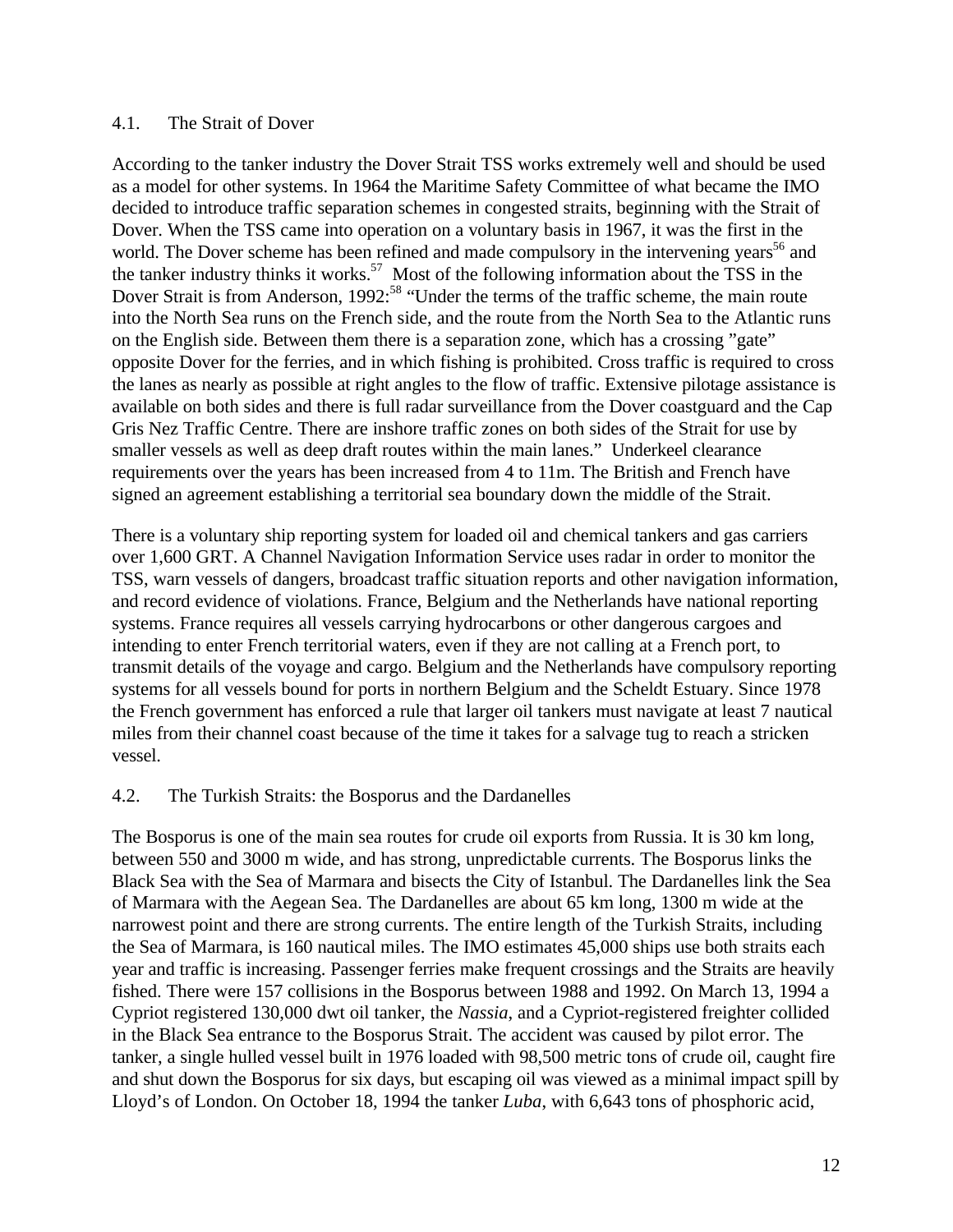grounded while transiting the Straits; on November 19, 1994 a Maltese-flagged freighter, the *Martin*, collided with a car ferry off Istanbul; on March 25, 1995 a Chinese bulk carrier collided with a Turkish ship, the *Barbaros Oktay*, in the Bosporus.

The 1936 Treaty of Montreux has historically governed navigation in the Bosporus and the Dardanelles, collectively known as the Turkish Straits and by virtue of article 35(c) of UNCLOS still does.<sup>59</sup> The 1936 Treaty pledged complete freedom of passage and navigation by day and night, and specified that merchant ships passing right through the Straits ('transiting vessels') could not be subject to any 'formalities', except for sanitary controls for which dues could be collected and the levying of dues for such services as pilotage and towage. To facilitate the collecting of such dues the treaty permits the Turkish government to require transiting vessels to report their identity, flag, tonnage, destination and last port of call to the Turkish authorities and require all vessels to stop at designated areas near the entrances to the Straits. The 1936 Treaty places limits on the size, type, armament and numbers of such warships that have freedom of passage through the Straits (Articles 10-18). Warships of the non littoral states of the Black Sea have only limited access in respect of total tonnage in time of peace. The warships of the Black Sea littoral states have greater rights, but are limited to transiting only during daylight hours and may be subject to notification requirements and restrictions on the lengths of their stays in the Black Sea.

In March 1994 the Turkish government announced that in order to reduce the chance of vessels carrying hazardous cargoes colliding in the Straits it was proposing to the IMO Safety Committee the addition of five traffic separation schemes in the Straits and also proposed the following draft Rules, which had been incorporated into its national legislation and were scheduled to go into effect on 1 July 1994: 1) large vessels with dangerous cargoes, including oil tankers 150m or more in length, can transit the Straits only one at a time, 2) the passage of vessels with a draft of 10m or more are limited to daylight hours, 3) the entry of deep draft vessels when currents of 6 knots or more are present is prohibited, 4) when visibility is less than 1 nautical mile, large vessels and those carrying dangerous cargoes will not be allowed into the straits, 5) vessel "health" inspections will be required at entrances to the Straits, and 6) the passage of vessels more than 200m long or with a draft of more than 15m "...is neither desirable nor advisable."<sup>60</sup> Such vessels must traverse the Straits only in daytime with a prescribed number of tugs. A request for passage must be sent to Turkey's maritime administration before the transit is scheduled. The Straits may be closed to other maritime traffic during transit of a large vessel. The Draft Rules also included regulations governing vessel discharges, the use of pilots, speed limits, minimum distances between vessels while navigating and information that must be reported to the traffic control station, including special advance reporting requirements for vessels carrying hazardous cargo. All civilian nuclear-powered vessels, vessels carrying nuclear cargo or waste, and vessels carrying dangerous or noxious cargo and waste (including oil) must obtain pre-passage permission from Turkish authorities.

Russian found Turkey's Draft Rules inconsistent with the Treaty of Montreux and unacceptable. As a practical matter Russia expressed concern that the regulations were likely to cause increased congestion at the entrances to the Straits. Russia also suggested that it would be better if Turkey would update its navigational radar system in the Straits rather than insisting that all merchant vessels employ pilots.<sup>61</sup> Since the 1936 Treaty does not authorize additional traffic regulations for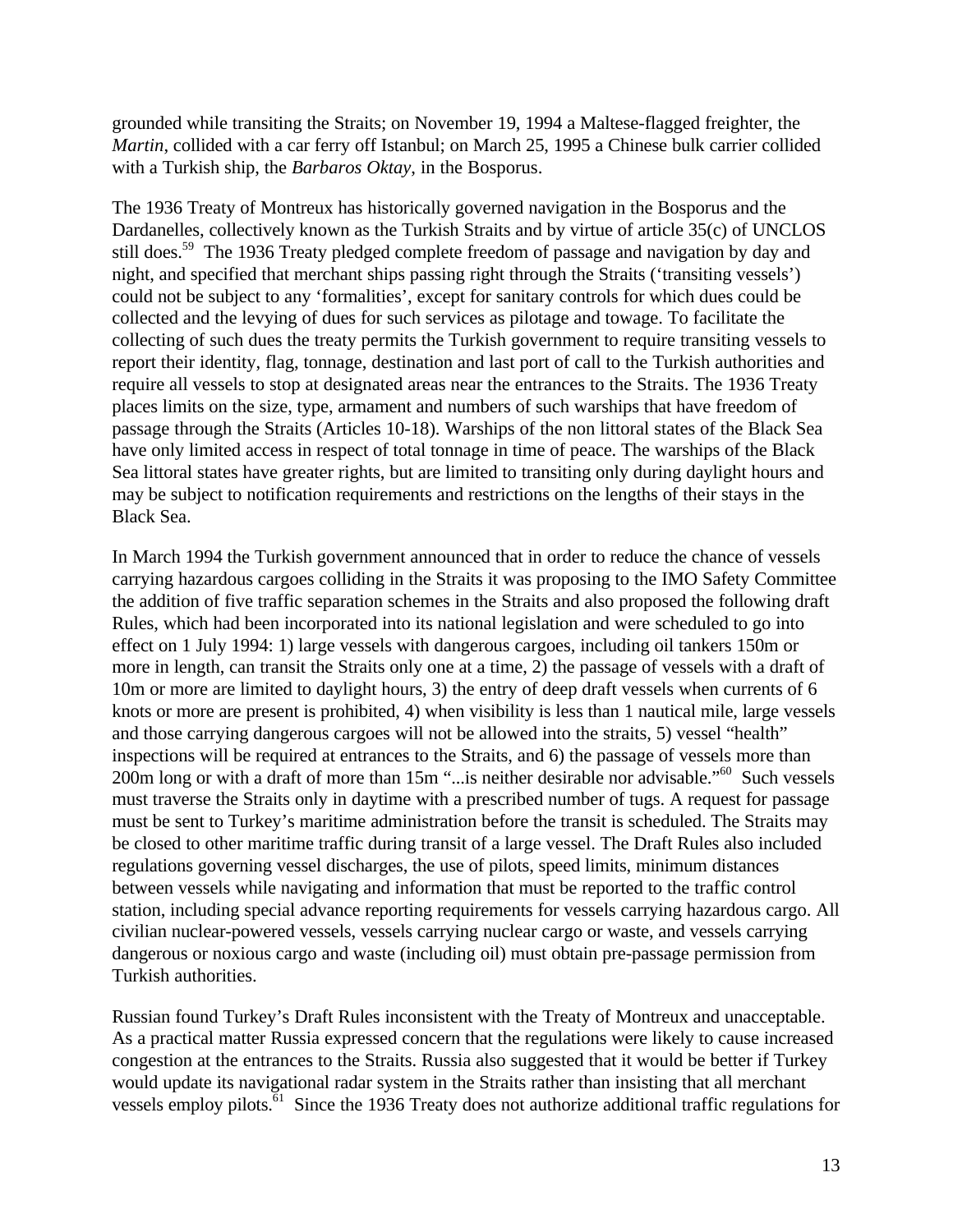safety of navigation or for environmental protection purposes, it has been argued that only Articles 41 and 42 of UNCLOS and the 1972 COLREGS govern navigation in the Straits.<sup>62</sup> However, in the more than half century since the 1936 Treaty was negotiated technology has changed. In the age of supertankers and cargoes of highly volatile and highly toxic materials the provisions and assumptions of the 1936 Treaty of Montreux need to be rethought.

In May 1994 the IMO Maritime Safety Committee amended Turkey's proposed Draft Rules and adopted, subject to confirmation by the IMO Assembly, a set of "Rules and Regulations on Navigation through the Strait of Istanbul, the Strait of Canakkale and the Marmara Sea". They entered into force on 24 November 1994 when they were adopted by the IMO along with the five proposed traffic separation schemes. There are two rules on ship routing and towing and four recommendations on ship reporting and navigation information, pilotage, daylight transit, and anchorage. Under Rule 1.1 vessels "shall exercise full diligence and regard for the requirements of the traffic separation schemes (TSSs)." Under Rule 1.2 a vessel "not able to comply with the requirements of the [TSS]" must give early warning to the appropriate ship reporting/VTS station. Under Rule 1.3 Turkey may then "temporarily suspend two way traffic and regulate oneway traffic to maintain a safe distance between vessels." Vessels are "strongly" recommended to participate in the Turkish ship reporting system, "strongly advised" to report information about their vessel and its cargo before transiting the Straits, "recommended" to keep VHF radio watch and make use of the ship reporting information services, and "strongly recommended" to use a pilot. Vessels that "have a maximum draught of 15 m or more and vessels over 200 m in overall length are advised to navigate the Straits in daylight."

There are no special recommendations for vessels carrying hazardous cargoes. On 21 June 1994 Turkey amended its national regulations to bring them more into conformity with the IMO Rules and Regulations; however, they are not identical, and remain a source of some irritation to Russia. Turkey's view is that they conform to international law because the right of free passage is naturally limited by the concept of safe passage.<sup>63</sup> Turkey cited the 1989 Basel Hazardous Wastes Convention<sup>64</sup> as legal authority for the promulgation of regulations governing the movement of hazardous wastes through its territorial seas. Since the passage of its controversial regulations Turkey has closed the Bosporus to shipping traffic several times to ensure the safe passage of large tankers.<sup>65</sup>

# 4.3. The Malacca and Singapore Straits

Connecting the Indian Ocean with the South China Sea and the Pacific Ocean, the Malacca and Singapore Straits pass through the territorial waters of Thailand, Malaysia, Indonesia and Singapore. Combined, the Straits are approximately 600 miles long, with a minimum width of 3 miles near Singapore Island. Minimum fairway depth can vary: in the Phillips Channel where there is a TSS it is less than 23 m. Although the Straits comprise a major international shipping corridor, the shallow depth limits fully-loaded tankers to about 200,000-225,000 deadweight tons (62-72 foot draft) to allow a 3.5 m bottom clearance. Larger ships are prohibited from transiting the Straits and must offload part of their cargo and send it by separate ship through the shallow southern portion of the Malacca Strait and the Singapore Strait or follow an alternative route through the Sunda and Lombok Straits.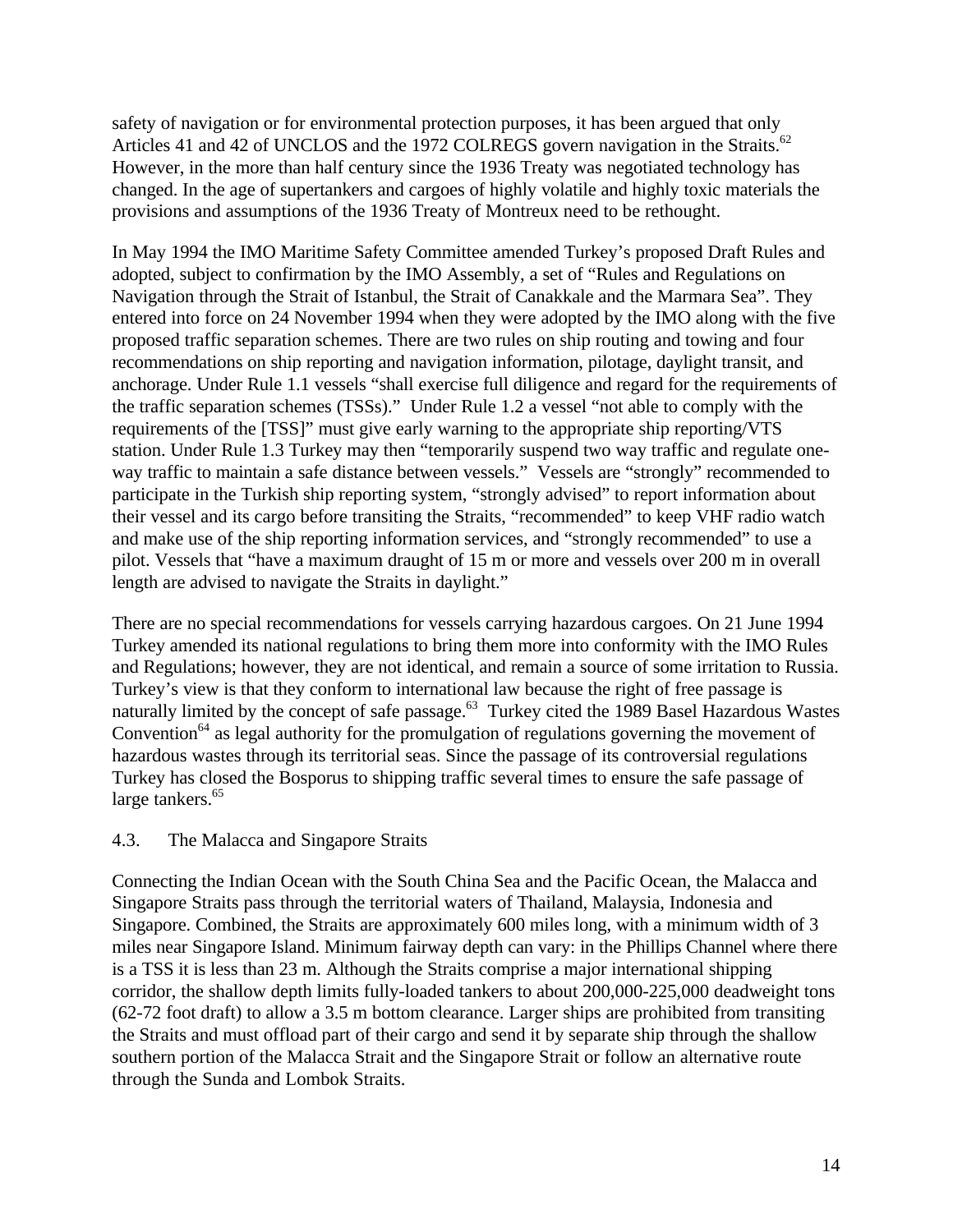From both an economic and a military standpoint the Straits of Malacca and Singapore constitute a strategically important choke point.<sup>66</sup> Most of the crude oil from the Middle East must pass through these Straits to reach East Asia and the other Pacific rim nations. It is estimated that an oil tanker enters the Straits every 2-1/2 hours. Approximately eighty percent of Japan's crude oil (200 million tons) is shipped from the Middle East through the Straits. Estimates of the total number of ships transiting the Straits vary. Japan estimates that some 60,000 ships of all sizes pass through the Malacca and Singapore straits each year, of which one third are very large crude containers (VLCCs). In 1993 Malaysia placed the number at almost 100,000, more than double the number transiting during the previous decade. $67$ 

During the past decade, the average annual rate of increase in shipping traffic through the Straits was 7.8 per cent. Singapore is already one of the largest container ports and perhaps the largest bunkering port in the world. Between 1982 and 1993 the total number of vessels exceeding 75 GRT arriving at the port of Singapore almost tripled, to 92,655 vessels, with a volume of 624 million GRT. The resulting congestion creates massive traffic and pollution problems, which impact upon and are aggravated by coastal state development. Further development of oil and tin in the Straits also threatens to complicate navigation.

Several incidents of grounding and near grounding of vessels have strengthened arguments for introducing some form of mandatory reporting for ships, adding more traffic separation schemes and routing systems, and increasing underkeel clearance requirements. In June 1992 the U.S. Navy destroyer *Ingersoll* collided with a Singapore merchant ship. In July 1992 two supertankers collided. In August 1992 an ocean-going Taiwan trawler hit the Singapore-based Royal Pacific cruise ship, sinking the liner and killing nine. In September 1992 the tanker *Nagasaki Spirit* with part cargo of 40,000 tons of crude oil on board collided with the container vessel *Ocean Blessing* in the Malacca Strait and caught fire. Forty three people died and approximately 13,000 tons of oil spilled into the strait, polluting about 65 miles of coastline along the Sumatran coast. In January 1993, the supertanker *Maersk Navigator* of Denmark and the tanker *Sanko Honour* of Japan collided at the mouth of the Malacca Strait, resulting in another mammoth oil spill. The most recent incident occurred on 6 September 1997. A super tanker rammed into an Indian registered cargo ship in the Strait of Malacca when thick smoke from forest fires obscured visibility. The cargo ship broke in two and sank with a loss of 29 lives. The was no oil spilled from the tanker.

A safe shipping channel in these Straits is critical to ensure a continuous, regular and reliable supply of energy to East Asian states such as Japan and Korea. From a military perspective, the Straits are indispensable links between the Indian and Pacific Oceans and key passage routes for the rapid deployment of operational vessels such as aircraft carriers. Yet navigation aids in the Straits need to be upgraded and additional obstructions need to be charted. Only Singapore runs a VTS within the Port of Singapore. The threat of yet another major oil spill in the Straits is prompting Malaysia, Indonesia and Singapore to consider increasing control over tanker movements. The Japan Shipowners Association has established a "tanker safety special committee" to develop high-definition ship-installed radars and vessels with better maneuverability, as well as to explore establishing sea lanes and regulating the passage of large tankers through the Malacca Strait. To relieve future tanker congestion the States of Malaysia and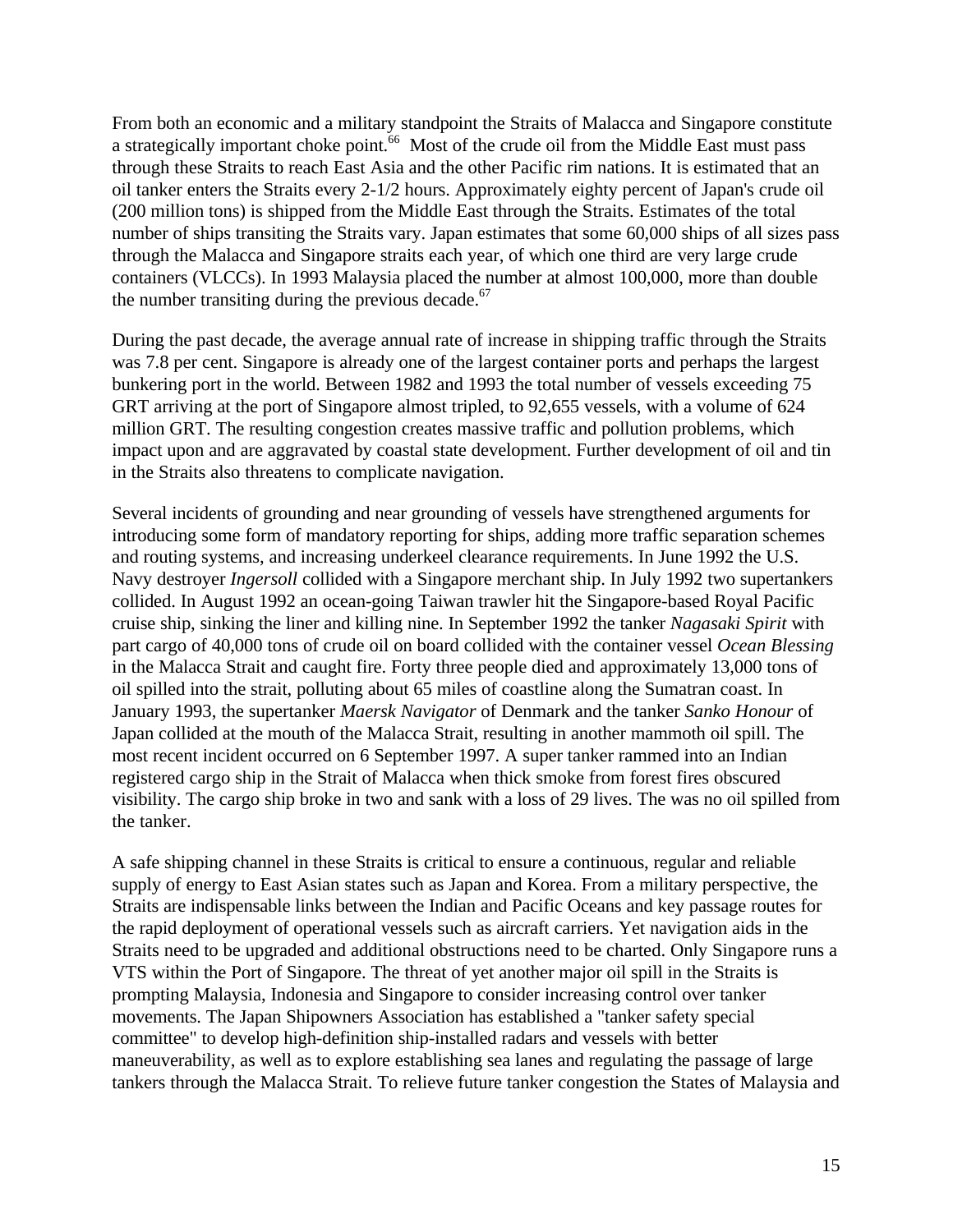Thailand are embarking on a project to send Middle East oil by pipeline across the narrow neck of the Malay peninsula (Isthmus of Kra).

Accidents and discharges from ships in the heavily-used Straits are also creating severe pollution problems for the coastal areas bordering the Straits. Pollution from transiting ships are negatively impacting on fisheries, sensitive marine ecosystems, human health and tourism. The Strait of Malacca is the principle source of marine fish production for Malaysia, production that was spared devastation from the Nagasaki Spirit collision by a lucky change in the wind. However, North Sumatran fishermen were not so lucky and expressed their intention to seek \$2.4 billion in compensation from the owners of the *Nagasaki Spirit*. Indonesia announced its intention to file a claim of up to \$60 million under two shipping conventions. The spill also threatened a national park and a wildlife sanctuary in Thailand.

Prospects for a regional contingency plan, drawing also upon existing industry arrangements, have been enhanced by the development of the ASEAN Oil Spill Response Action Plan (OSRAP). In addition, Indonesia has drafted a National Marine Oil Spill Contingency Plan and the new Malaysian Contingency Plan, combining government and industry effort, covers all waters claimed by Malaysia in the Malacca Straits and South China Sea. Japan has pledged to cooperate with ASEAN to install crude oil recovery equipment and help build oil pollution defense facilities in Asia's vital waterways.

# 4.4. The IMO and the Enforcement Process

The main objectives of the International Maritime Organization (IMO) are the promotion of safety and the protection of the marine environment. The IMO has concluded some 30 global conventions and hundreds of resolutions that amplify and clarify the provisions of those conventions. A state becomes a member of the IMO by becoming a party to the IMO convention and is then bound by its provisions. The IMO is also a forum in which maritime nations meet to discuss maritime matters of concern. The IMO places considerable emphasis on the newly revised Guidelines on Management for the Safe Operation of Ships and for Pollution Prevention, which set forth responsibilities of companies operating ships and emphasize that companies should adopt and implement strict policies on safety and environmental protection. An increasingly important feature of IMO work is encouraging cooperation between government and industry, at regional and global levels, particularly with respect to prevention and cooperation in combating pollution. However, when it comes to taking action on specific requests by individual members the IMO has often been criticized as being glacially slow to act. As a result, States frequently implement vessel traffic control measures while their applications are still pending before the IMO Maritime Safety Committee. Once a TSS is adopted by the IMO it becomes official and it goes on every chart.

IMO member states are obligated to enforce IMO rules vis-a-vis their own flag vessels, but they frequently enforce them against other States' flag vessels under several international law provisions that permit port state control over vessels for the purpose of protecting their marine environment. In the UK, a non complying vessel may be seized and its captain's license or certificate of competency may be revoked or suspended; he may even face a tribunal.<sup>68</sup> UK and French naval vessels have arrested ships in the Dover Strait that do not comply with the TSS, as happened recently when a trawler headed the wrong way down the TSS. However, in 1993 only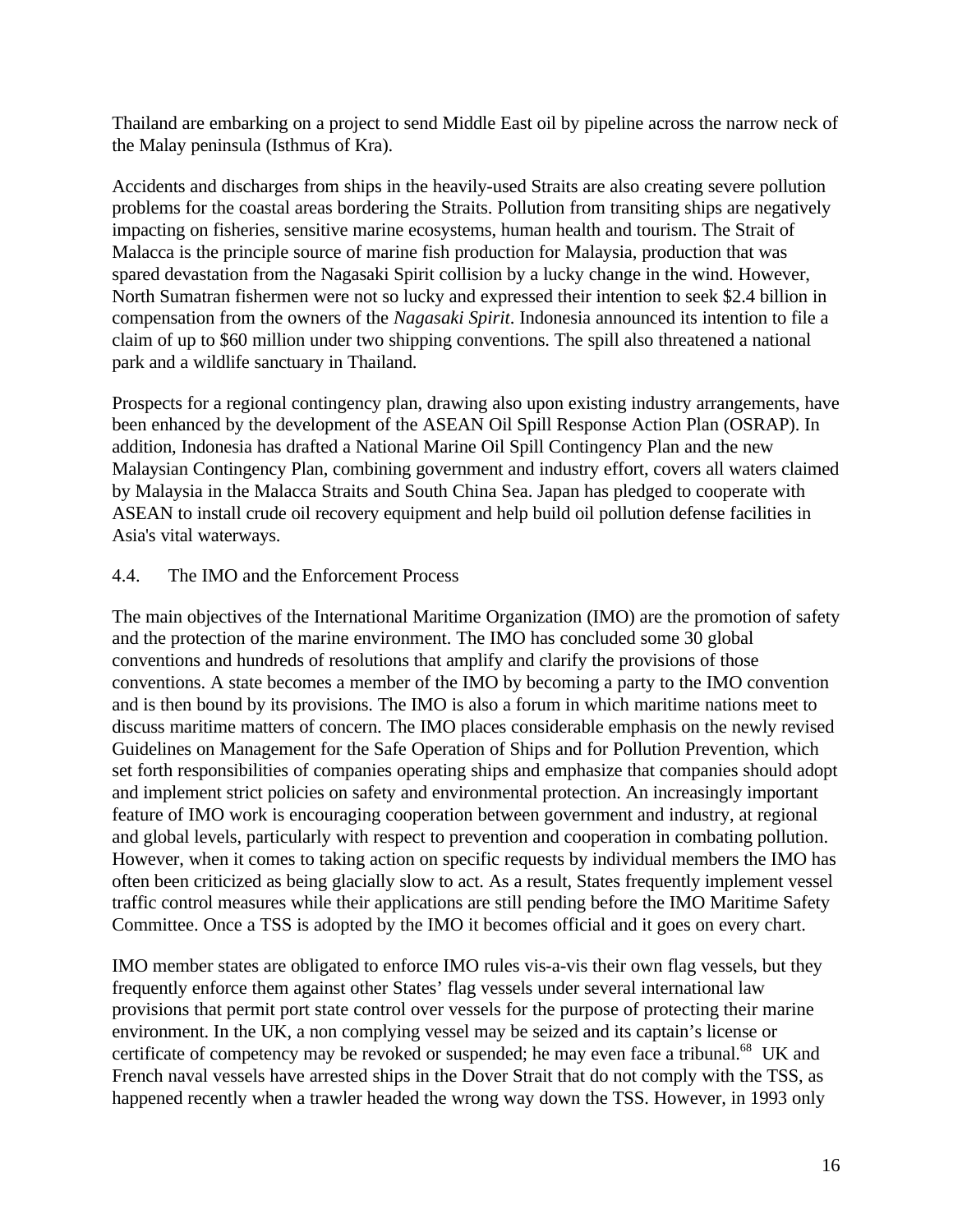30% of the 994 ships that violated the Dover Strait TSS rules were identified and of these one half were French-flagged fishing vessels. In addition, fines are generally low. Satellites and UK aircraft also monitor the Dover Strait for vessel discharges. Warships, however, are generally exempt from many IMO rules.

### 4.5. The Flag of Convenience Problem

Under international law the flag state has the responsibility of ensuring that flag vessels are seaworthy and that their operation conforms to generally accepted international regulation, procedures and practice. Duties of the flag state are spelled out in article 94 of UNCLOS. However, States willing to register ships under a flag of convenience generally are not parties to the some thirty IMO conventions that regulate the financial, safety, labor and environmental practices of the international shipping industry and may have little interest in enforcing the provisions of those conventions. Currently the open registry fleet comprises approximately 50 percent of world shipping. Flags of convenience are controversial for many reasons, most notably because of a series of oil tanker accidents involving flag of convenience vessels. A recent example is the Liberian-registered tanker *Braer* that foundered off the coast of Scotland on January 5, 1993, spilling 25 million gallons of crude oil. The infamous ships *Amoco Cadiz* and *Torrey Canyon* were also Liberian-registered tankers. Courts and critics blame these accidents on substandard vessels and poorly trained crews. In 1979 the flag-of-convenience ships had a casualty rate of 0.93 percent of total gross registered tons while the rest of the world showed a 0.28 casualty rate. Although statistics show that tanker accidents declined in the 1980s, there are signs that this record is reversing, primarily due to aging fleets and cost-cutting measures by owners.<sup>69</sup>

Because of the inadequacy of flag state enforcement, and because ship activities can significantly and negatively impact upon port and coastal states, conventional and customary international law permits concurrent jurisdiction over vessels in a number of instances. At present coastal states have the right to adopt laws and regulations regarding the activities of ships passing through their territorial seas to promote safety of navigation, regulation of maritime traffic, prevention of pollution, conservation of resources, and infringement of custom, fiscal, immigration, and sanitary laws. Port states have jurisdiction to inspect vessels voluntarily in their ports in order to determine if they are in compliance with international standards for vessel construction, equipment, training, and certification. The 1982 Paris Memorandum of Understanding on Port State Control suggests a possible joint approach that might be modified for adoption on a wider scale or in other regions. Under this informal treaty regime, fourteen European states apply a uniform procedure for inspecting ships within their region, enforcing international shipping standards and exchanging information. In 1990 the average detention rate for substandard vessels in Paris MOU ports was 4.5%; only 10% of all detentions in MOU ports were oil tankers.<sup>70</sup>

# 4.6. The IMO and Mandatory Ship Reporting

The increasing need for navigation safety and pollution information and prevention, as well as several recent incidents of near-grounding of vessels, have also strengthened arguments for introducing some form of mandatory reporting for ships. In 1989 the IMO adopted some recommended principles and guidelines for voluntary ship reporting systems and requirements to promote uniform reporting standards.<sup>71</sup> Under the current international legal regime, some legal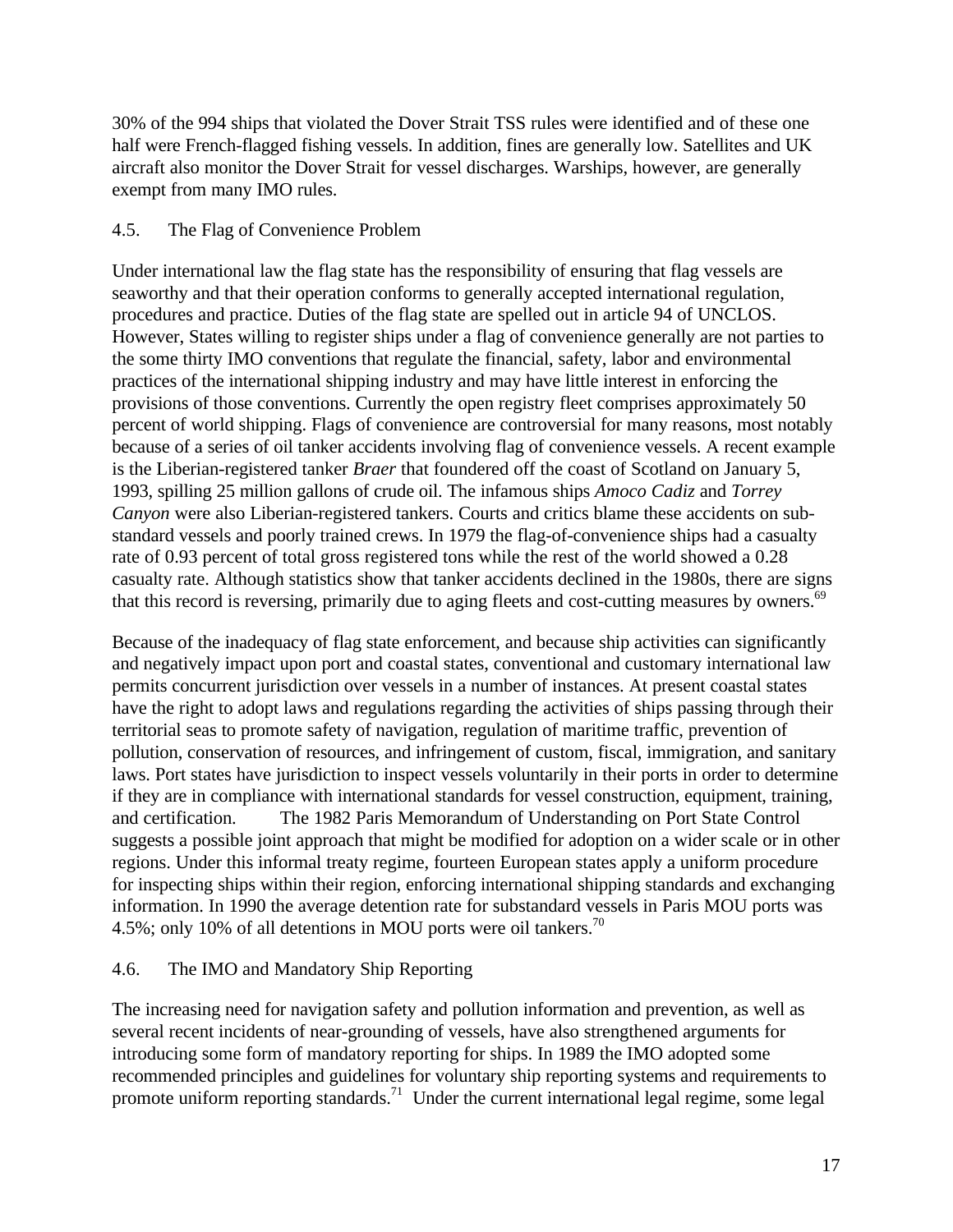scholars consider mandatory reporting requirements legal for ships entering territorial or internal waters and as a condition for ships entering EEZs and bound for a port or internal waters of a member state, provided reporting measures are published and provided to the IMO. Mandatory reporting is not considered permissible for transiting ships exercising innocent passage and not bound for a national port unless the IMO rules or standards change or a new convention is enacted or existing conventions are amended (i.e. SOLAS, MARPOL). SOLAS Regulation V/8- 1, in force 1 January 1996, allows for mandatory ships reporting systems to be adopted and implemented in accordance with IMO guidelines to protect the marine environment.

At present there does not appear to be any significant political or military opposition to adding a VTS system that includes a ship reporting requirement to the Korea/Tsushima Strait. The applicable conventions give warships an exemption from reporting requirements and other rules as well, depending on whether it is peacetime or wartime. In the event of conflict it is expected that navies will do what they will and any VTS restrictions will be irrelevant. Navies could be useful in enforcing a VTS system, however. Under article 236 of UNCLOS military and governmentowned vessels in non commercial service enjoy immunity from port and coastal state jurisdiction in all circumstances, although flag states must ensure that their warships act in a manner consistent with the UNCLOS provisions on the environment.

# **5. Potential Conflicts in the Korea/Tsushima Strait**

# 5.1. Fishery Relations

Japan, the ROK and China maintain important reciprocal fishery relations. Because both the ROK and China have not established a 200-mile exclusive fishery zone, Japan can fish anywhere in the Sea of Japan and the Yellow Sea outside of the 12 mile territorial seas of those states. In exchange Japan does not apply its 200-mile fishery zone law west of 135 deg E.

Fishery disputes have long been a part of Japan/ROK diplomatic negotiations and the allocation of limited fish resources have frequently strained relations.<sup>72</sup> The Korean government's 1952 Presidential Proclamation of Sovereignty over the Adjacent Seas (the Peace Line or Rhee Line) was primarily intended to provide protective measures against Japanese fishing in Korean waters. The Japan/ROK Fisheries Agreement, first negotiated in the 1960s, defines fishing areas and governs fishing activities in the Strait. Each State has established a 12 nautical mile wide exclusive fishing zone around its territory in the Strait. (Fig. 3). The Korean exclusive zone is surrounded by a joint regulatory zone, within which fishing conditions for both States are controlled as to the number and size of boats, types of gear, quantity of catch, and fishing periods. Within the joint regulatory zone trawlers of more than 50 tons were not allowed to operate east of 158 deg E and mackerel fishing from boats of less than 60 tons was restricted to a zone south of 35 deg 30' NNE and south of 33 deg 30' NNW of Cheju-Do. A joint fishery resources research zone was also defined.

In addition to the fisheries agreement, Japan and the ROK established a separate domestic, selfregulatory scheme for their fishermen operating in each other's coastal waters beyond the joint regulatory zone in 1983. The scheme covers the Japanese trawl and purse seine fisheries operating along the Korean coast and the Korean trawl, squid jigging, and pot fishing along the Japanese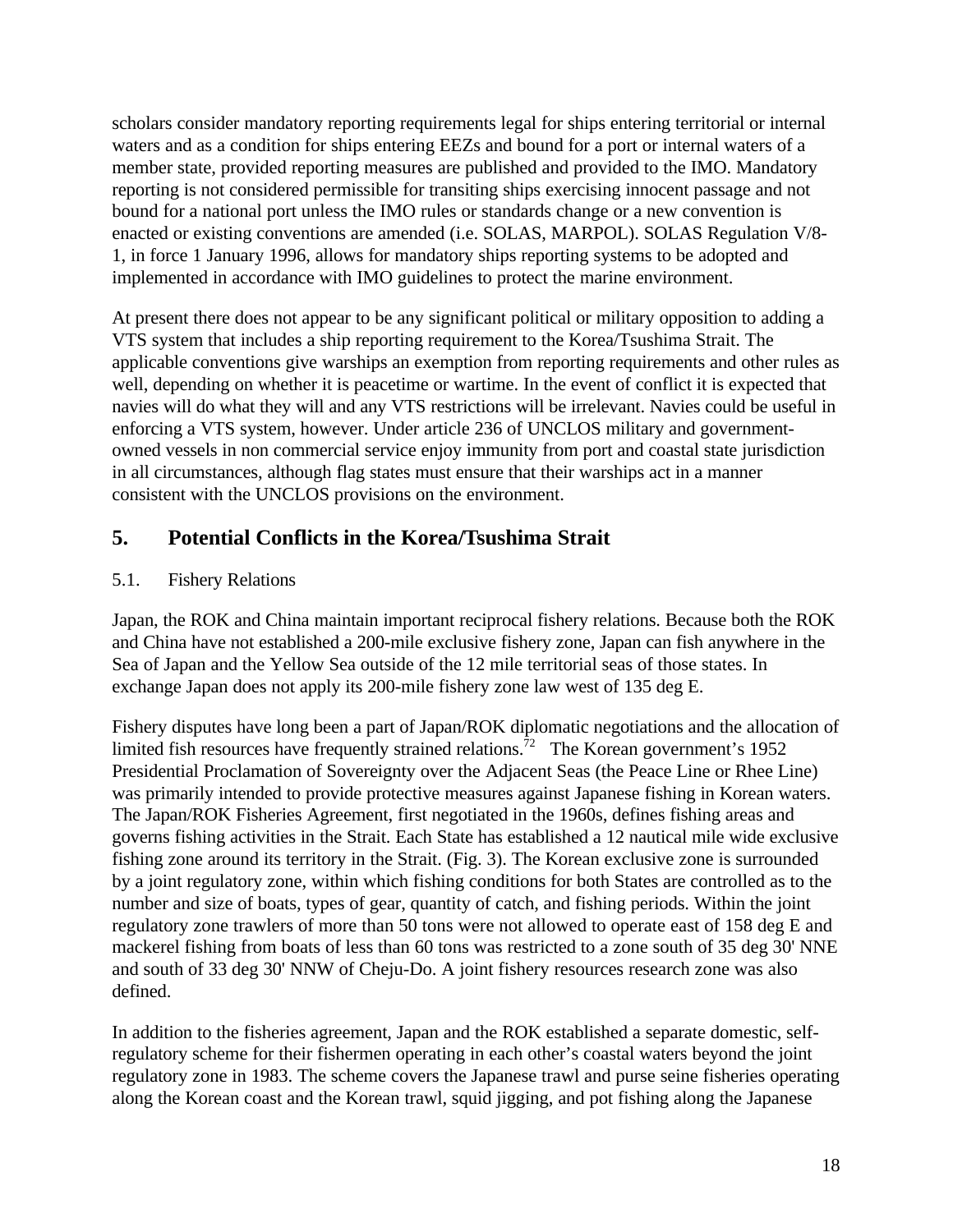coast. Both Japanese and Korean fleets fish in the same offshore waters north of Kyushu in the Eastern Channel, and this has caused a number of disputes over charges of too many vessels, damaged gear, and interference. On 10 September 1986 Japan's Maritime Safety Agency arrested three Korean fishermen for alleged illegal fishing in Japan's territorial waters in the Strait. In 1987 Japan and the ROK renegotiated some of the terms of the voluntary agreement. The new terms, effective until December 1991, reduced the numbers of vessels of both fleets in certain disputed areas. In addition, the ROK agreed to observe the trawl and squid-angling fishing prohibition zones in the offshore areas of Japan.

The ratification of UNCLOS and its EEZ regime by Japan and the ROK in July 1996 created new boundary disputes over certain small islands, including a dispute between Japan and the ROK over the sovereignty of Takeshima/Tokdo Island (Liancourt Rocks on the charts) in the Sea of Japan/East Sea. Apparently both nations would like its EEZ resources, both living and non living; however, this dispute does not interfere with traffic passing through the Strait, which is many miles to the south. Since ratification the two governments have been unsuccessfully attempting to negotiate a new fishery agreement based on the provisions of UNCLOS. In January 1998, Japan notified the ROK of its intention to terminate the 30-year-old Japan-ROK Fishery Agreement, which will remain in effect one year after notification. In response the ROK reportedly notified the Japanese Ministry of Foreign Affairs that the voluntary restraints that it imposed on eight Korean fishing vessels to prevent them from fishing in restricted waters around Hokkaido have been suspended. Negotiations over a new fisheries agreement are expected to resume in April 1998.

In Japan, conflict between fisheries activities and other uses of sea areas is also a continuing problem. According to national law, local governments may establish local rules and ordinances regulating ocean and coastal use and a permit from the prefecture governor is necessary if exclusive use of a particular portion of sea area is required. Such permits apply only to sea areas that have no specific legal designation either by the Port and Harbour Law, the Fishing Port Law or the Shoreline Law.<sup>73</sup> In Japan, existing fishing rights, such as the Right of Set Nets, the Right of Particular Sea Areas and the Common Right of Fishing Operations are considered exclusive rights and almost all of the coastal areas of Japan are covered by such rights.<sup>74</sup> In some instances compensation must be paid as a condition of using certain sea areas where fisheries rights exist, even though there may be no real economic damage caused by the project.

# 5.2. Energy Demands of East Asia<sup>75</sup>

Despite recent monetary setbacks, the East Asian region is expected to continue to host some of the world's fastest growing economies. During 1965-1989 the region's energy consumption grew by more than twice the rate of global consumption. The total primary energy demand in the Asia Pacific area is expected to increase from 2.35 billion TOE to 4.09 billion TOE in 2010 compared to an increase in the world total from 8 billion TOE to 11.8 billion TOE for the same period.<sup>76</sup> Among the East and Southeast Asian states, Japan ranks first in refining capacity at 4.866 mb/d; China second at 2,867 mb/d, South Korea third at 1.244 mb/d; and Singapore fourth at 1.170  $mb/d.<sup>77</sup>$  Much of the gas produced in the region, particularly in Southeast Asia, has been exported as LNG to Japan, South Korea, and Taiwan. Gas accounts for 11% of Japan's primary energy consumption and the demand for gas in Japan, South Korea and China is expected to grow. It already outpaces the growth in demand for oil.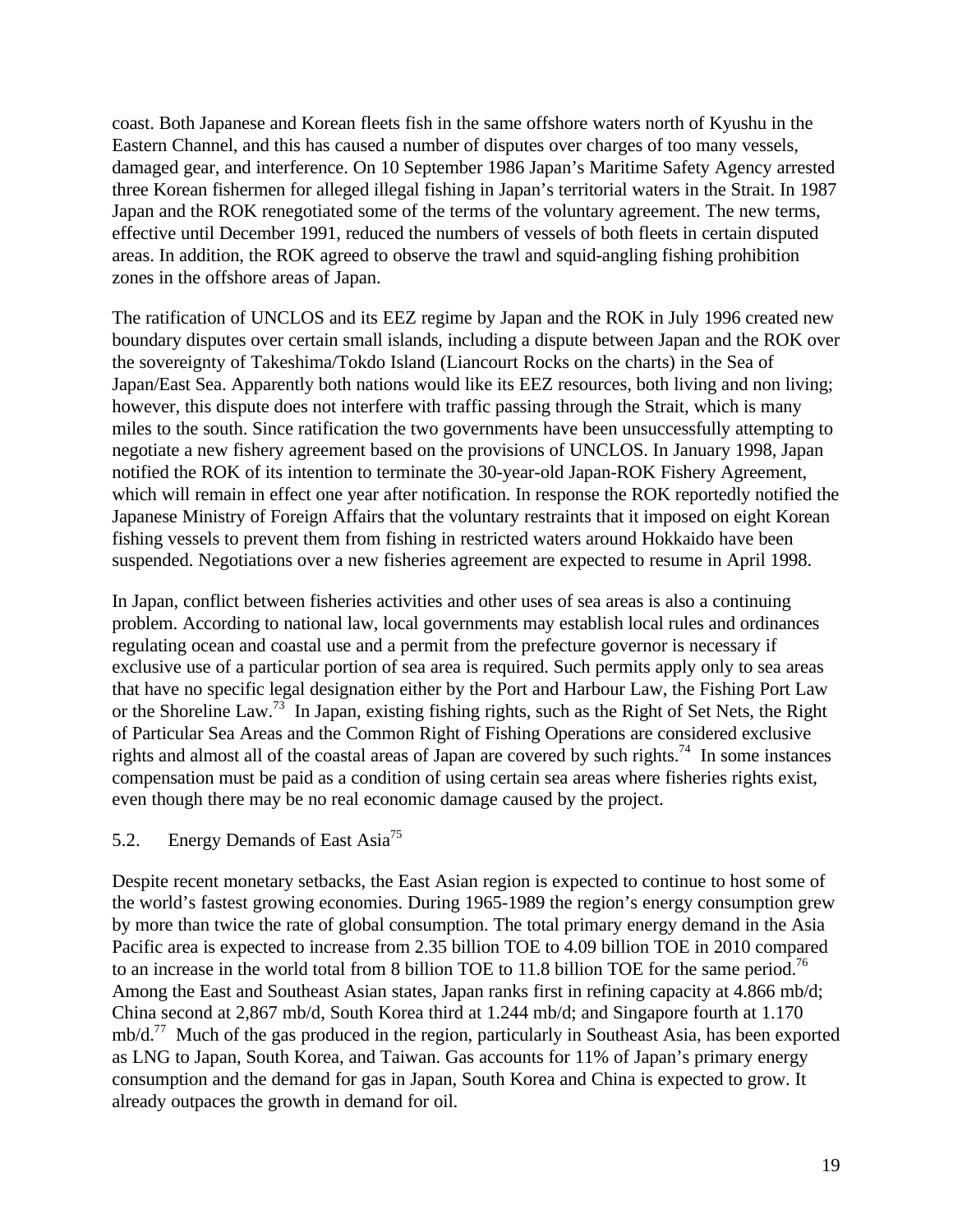More than 98% of Japan's oil consumption relies on imports, of which the biggest supplier is the Middle East. Most of the ROK's oil also comes from the Middle East. Oil demand is expected to grow by an average of 3.8% to reach 806 million bbl by 2000. Korean gas demand is expected to reach 15mt/y in 2000 compared with 6.5 mt/y in 1995. 90% of its LNG imports come from Indonesia, 10% from Malaysia. North Korea has substantial production and reserves of coal. It imports 75% of its oil from China, 25% from the Middle East.<sup>78</sup>

For the foreseeable future, the Middle East will continue to be the main oil supplier for East Asia. Exploration of the continental shelf resources of the East China Sea region and the Sea of Japan/East Sea are only just beginning and the amount that can ultimately be recovered is uncertain. Projects are under consideration to bring gas from Eastern Siberia and Central Asia across China into Northeast Asia. The main pipe line would run from Turkmenistan to the east coast of China and then extend to Japan via Korea.<sup>79</sup> Currently Japan has 50 nuclear reactors, satisfying one third of its electricity needs. The ROK has 9 reactors meeting 40% of its needs, and is expected to have approximately 23 reactors by 2006; however, nuclear power development continues to be plagued with the problem of safe nuclear waste disposal. It is anticipated that sea lane access for energy products will continue to be a primary security concern in the foreseeable future.

#### 5.3. Other Security Considerations

The Korea/Tsushima Strait is also the concern of policy makers because of its importance as a vital sea lane of communication (SLOC). Vessels sailing south from the east coast of the ROK, the west coast of Japan, and the Russian port of Vladivostok must first transit through the Strait. With the end of the cold war, the security climate in East Asia has much improved; however, other situations threaten to destabilize the region. The situation in North Korea remains uncertain and volatile, the People's Republic of China periodically flexes its muscles in the Taiwan Strait and the South China Sea, and there is always the potential for a wide range of low level threats, including terrorism, piracy, and the illegal trade in narcotics, endangered species, and people. In short, the maritime security environment in East Asia has become much more complicated. With these threats and with the growth of regional navies and potential disputes over offshore and scarce resources, there portends to be an increase in the number of incidents and a corresponding threat to the security of East Asian SLOCs. However, despite the perennial concern about the impact of a potential drawdown of U.S. forces in the region, Japan has the resources to protect waters within a perimeter of 1,000 miles from Honshu Island, and probably beyond.<sup>80</sup> In addition the ROK is developing and upgrading their naval capability.<sup>81</sup> Furthermore there is also a regionally based, "potentially formidable maritime strike capability provided primarily by aircraft and surface ships equipped with anti-ship missiles"  $82$  that could be mobilized to defend and keep open the Strait should any regional conflict threaten to close it.

The North Korean navy is divided into east and west coast fleets, with the east coast fleet headquartered at Toejo Dong and with major bases at Najin and Wonsan. The DPRK navy has many more, but smaller, older vessels than the ROK (DPRK: 500 naval vessels totaling 68,000 tons; ROK: 140 vessels totaling 99,000 tons). Most of North Korea's ships are less than 200 tons; however, they could and have been used for coastal and infiltration operations. North Korea also has a number of high speed warships, including guided missile patrol boats equipped with the anti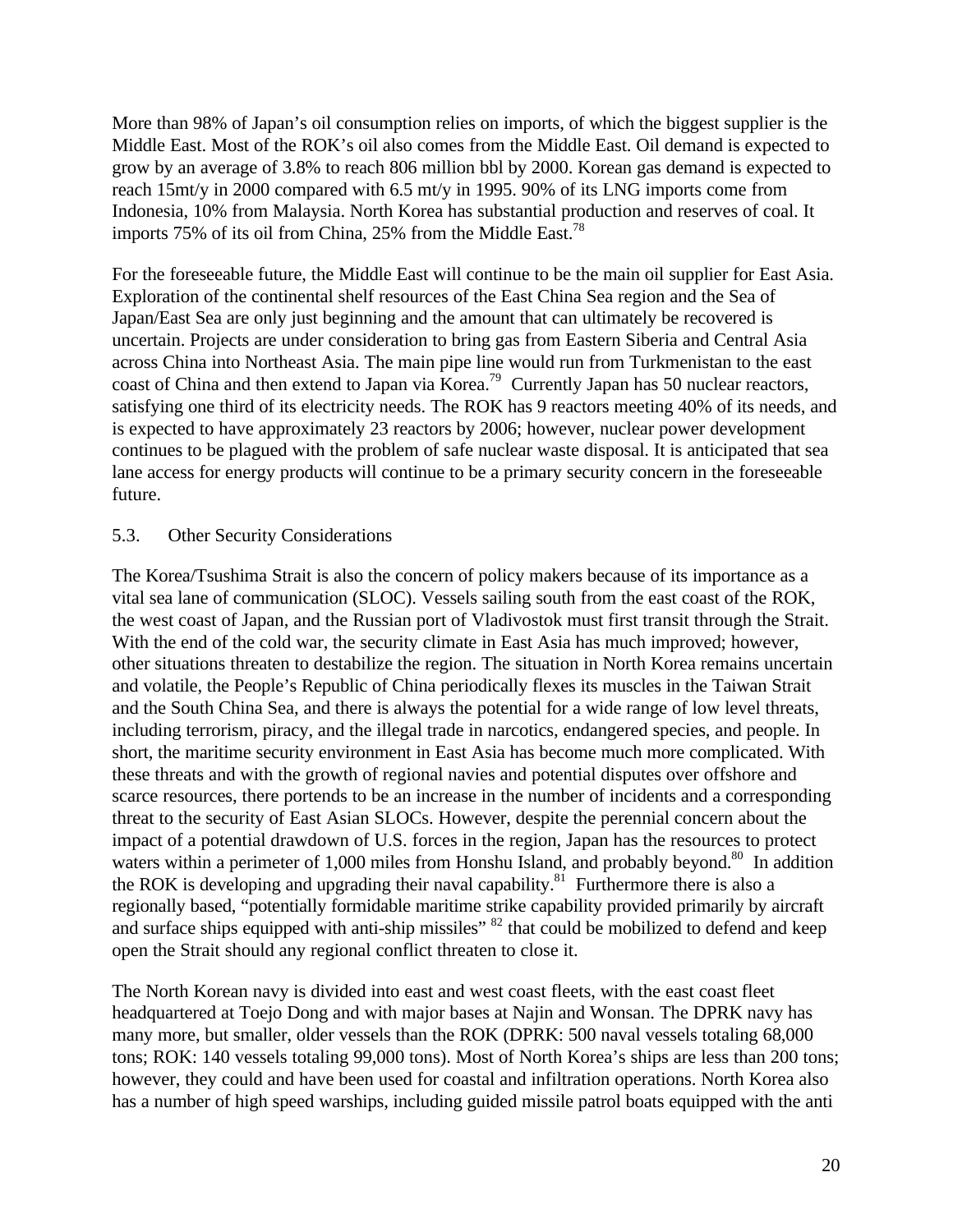ship missiles and torpedo boats.<sup>83</sup> North Korea's attack submarine inventory includes 4 Soviet Whiskey, 4 Chinese Romeo, and 16 North Korean-built Romeo submarines. The Romeos are well equipped, have improved sonar capability, and can carry 18 torpedoes or 36 mines, which could be used to block the Strait if it was in North Korea's interest to do so.<sup>84</sup> North Korea, with 75% of its oil needs provided by China and a large domestic supply of coal, is not heavily dependent upon the Korea/Tsushima SLOC.

However, at present it appears that political and economic change will come gradually in North Korea. There are some cracks in the stony North Korean facade: a recent foreign delegation, including a U.S. congressman, was given access to parts of North Korea heretofore off limits to visitors and an air services MOU between governments is about to be signed that will permit aircraft to fly over North Korea to reach destinations in Russia. The reunification of North and South Korea itself, if and when it comes, could actually be a destabilizing event because the advent of a larger and more powerful united Korea is expected to cause uneasiness in both China and Japan. However, it is felt by some experts that the most fundamentally destabilizing event that could occur would be a major conflict between China and Taiwan in which the U.S. intervened.<sup>85</sup> Such an event would threaten the security of the Korean peninsula and Japan, and dramatically affect economic growth and development in all of East and Southeast Asia. A united Korea could play either a balancing or a buffer role in such an event.

# **6. Conclusion**

In conclusion, there are contending interests—fishing, shipping, exploration, security, freedom of navigation—in use of the Korea/Tsushima Strait between the various countries that most use the Strait (the Koreas, Japan, Russia, China, and the United States). These interests tend to interfere with each other. In this paper, shipping interests, particularly those related to marine transport of oil, were examined in relation to the other interests. One method for reconciling some of the conflicts between shipping and other interests is with a maritime traffic control (MTC) scheme. There is currently no active MTC scheme in the Strait. MTC schemes include active Vessel Traffic Service (VTS) systems and passive Traffic Separation Systems (TSS). A VTS system does not seem appropriate for the Korea/Tsushima Strait at this time because of its cost and complexity. However, a TSS would be appropriate. There are many examples around the world of successful TSSs, the most notable of which is the Dover Straits. A TSS could possibly alleviate potential conflicts of interest in the Strait. It could increase transparency even while regional navies grow; it could dampen the possibility of low level threats such as piracy; and it could enhance confidence-building in the region.

In addition, a TSS in the Korea/Tsushima Strait may prevent a catastrophic oil spill. Economic growth in Northeast Asia is expected to continue in the foreseeable future, and tanker traffic is expected to increase along with it. The energy needs of the ROK increased 20% per year in the last two years and expanding harbor facilities are not keeping up with demand. Yasu and Ulsan harbors are apparently bulging. Russian and Chinese use of the Strait has somewhat increased, although not significantly, but this may change. Although there have not been any major oil pollution incidents as a result of the interaction between transiting tankers and the fishing fleets, it may be only a matter of time before such an event occurs. It makes sense for the governments whose interests are affected by activities in the Strait to engage in a cooperative dialogue on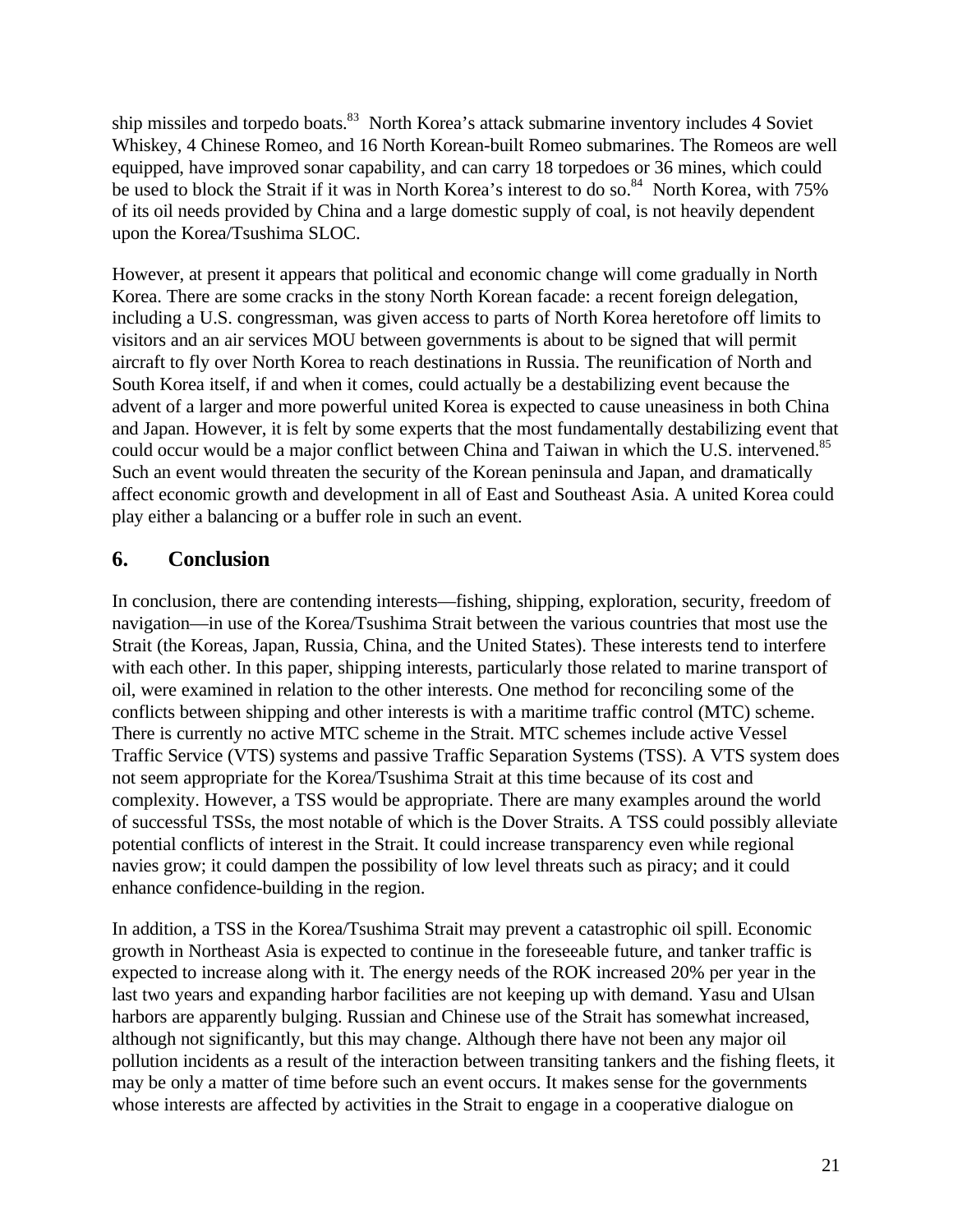devising a TSS for the Strait, and to earmark funds that would otherwise be expended on cleaning up future oil spills on furthering this cooperative effort.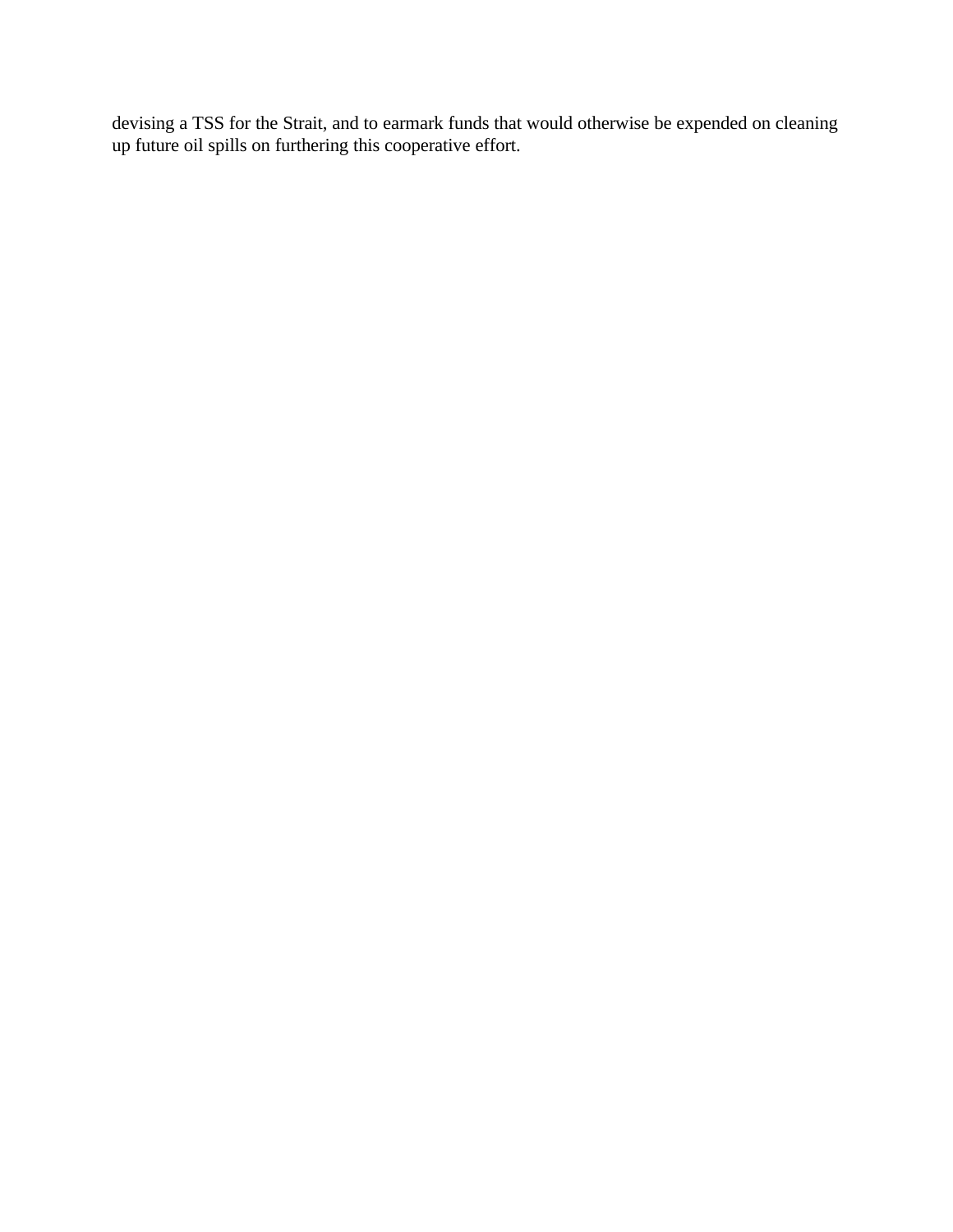# **Endnotes**

<sup>1</sup> Sailing Directions: Coasts of Korea and China, Pub.157, Seventh Edition, 1995. Sector 2. Prepared and published by the Defense Mapping Agency, Bethesda, MD.

<sup>2</sup> Captain Richard Whittaker, Manager, Fleet Personnel, Teekay Shipping (Canada) Ltd. Vancouver, BC., pers. com.

3 *Id.*

4 *Sailing Directions*, *supra* note 1.

<sup>5</sup> The Convention on the International Regulations for Preventing Collisions at Sea (COLREGS). Done at London 20 October 1972; entered into force 15 July 1977. 28 U.S.T. 3459, T.I.A.S. No. 8587, 1050 U.N.T.S. 16. COLREGS is a body of rules accepted by most maritime nations. They are binding rules that are supposed to be followed closely. Lights and shapes must be displayed as set out in the rules in order to convey information about the type of vessel, her direction, and the nature of her movement. The Steering and Sailing Rules specify the required manner of navigation when two vessels are approaching each other head to head, overtaking, crossing, or proceeding in a narrow channel or fairway. The Steering and Sailing Rules are applied on a case by case basis according to the circumstances of the situation. There is no general rule that vessels must navigate on any particular course. There are also rules governing the use of radar equipment, the sound and light signals required to warn of a course alteration, the sounds required in restricted visibility situations, and general standards of good seamanship.

6 Whittaker, *supra* note 2.

7 COLREGS, *supra* note 3.

8 *Sailing Directions*, *supra* note 1, Pub.157, Sectors 1 and 2; *Sailing Directions: Japan*, Vol. II, Pub. 159, Sixth Edition, 1995, Sectors 3, 4, 5, and 11. Prepared and published by the Defense Mapping Agency, Bethesda, MD.

9 *Sailing Directions*, *supra* note 1, Sector 1, p. 3.

<sup>10</sup> Whittaker, *supra* note 2.

<sup>11</sup> COLREGS, *supra* note 5.

<sup>12</sup> Whittaker, *supra* note 2.

<sup>13</sup> *The Honolulu Advertiser,* February 12, 1998, at A2.

<sup>14</sup> *Id.*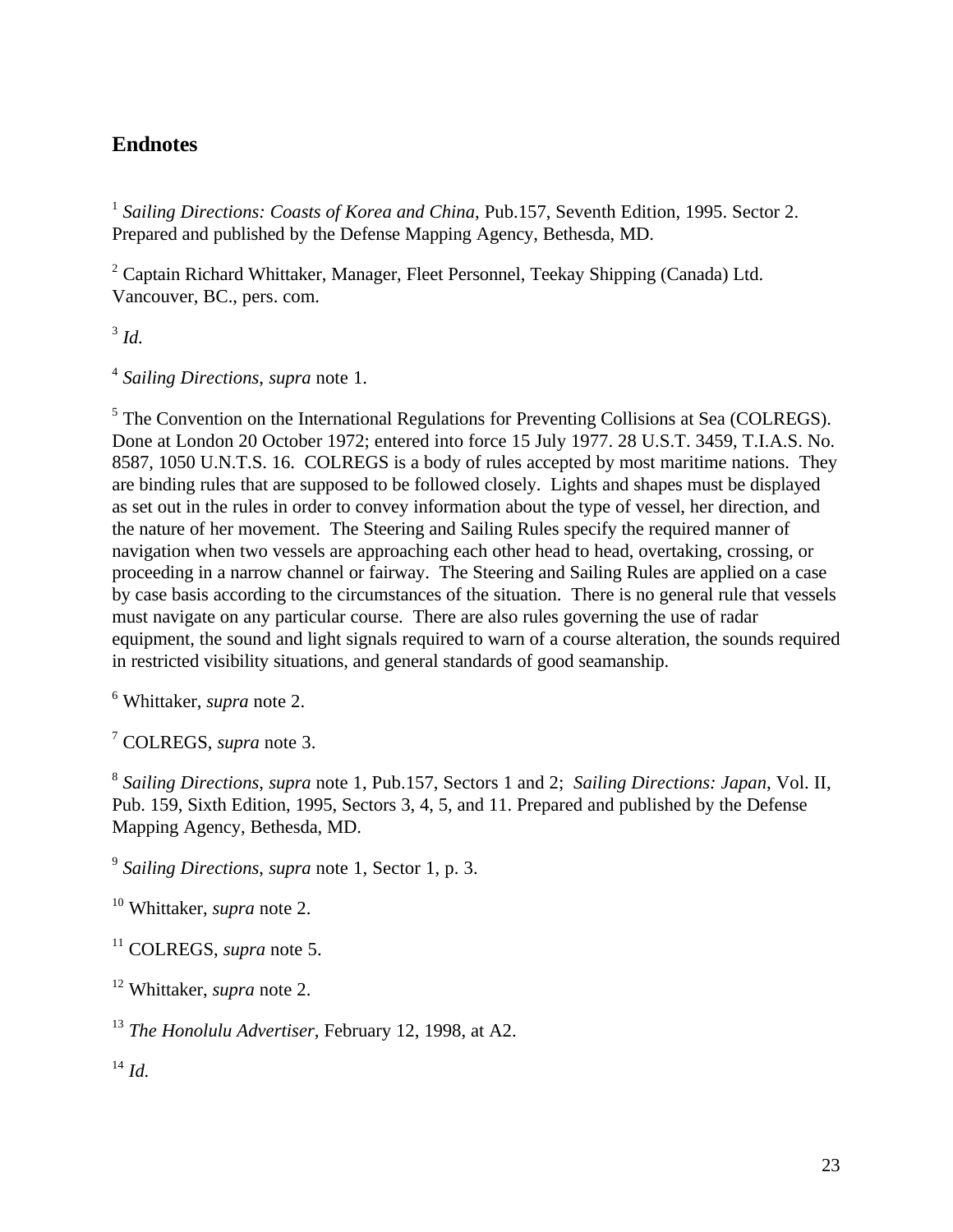15

the sinkings were a result of poor maintenance and old age. In May 1995 the IMO met to discuss measures to reduce the frequency of bulk carrier sinkings.

<sup>16</sup> Report on a Recent Case of Marine Pollution Emergency and Response Submitted by Japan, NOWPAP, First Meeting, Toyama, Japan, July 23-25,1997.

<sup>17</sup> Whittaker, *supra* note 2. A good percentage of this total can be attributed to Teekay Shipping (Canada) Ltd. who operates a uniform fleet of 100,000 metric ton tankers than makes approximately 10 to 15 transits per month through the Strait.

<sup>18</sup> Vadim Chelikov, An Arctic Bridge for the Russian North, *Moscow News*, February 4, 1994, n5 p8(1). Russia cannot build a merchant navy under the terms of the START treaty and therefore plans to create an underwater merchant fleet. Malakhit, a St. Petersburg marine engineering firm, has started a project to convert old naval submarines into tankers and cargo carriers.

<sup>19</sup> Michael A.Titz, 1989. Port State Control Versus Marine Environmental Pollution. *Marit. Pol. Mgmt*., Vol 16:3, 189-211, 192.

<sup>20</sup> *Id.* at 193.

<sup>21</sup> Whittaker, *supra* note 2.

<sup>22</sup> Dave Dooling, 1994. Navigating Close to Shore, *IEEE Spectrum*, Vol 31 n 12 at 24(8).

 $23$  Tsuneo Akaha, 1995. Japan's Ocean Policy in the Post-Cold War Era: Balancing Developmental and Environmental Needs, Domestic and International Interests, in *The Role of the Oceans in the 21st Century*, eds. Seoung-Yong Hong, Edward L. Miles, Choon-ho Park. Proceedings of the 27<sup>th</sup> Annual conference of the Law of the Sea Institute, Seoul, Korea, 1993. Published by LSI, Honolulu. 81-115, 112.

<sup>24</sup> Whittaker, *supra* note 2.

 $25$  Chi Young Pak, infra note 79, pers. com, November 20, 1997.

<sup>26</sup> *Id.*

<sup>27</sup> *The Oil and Gas Journal*, July 7, 1997, Vol 95:27, 2(1).

<sup>28</sup> NOWPAP Japan Report, *supra* note 16.

<sup>29</sup> *Id.*

<sup>30</sup> International Convention on Oil Pollution Preparedness, Response and Co-Operation. Done at London, 30 November 1990. 30 I.L.M. 733 (1991). Annex.

<sup>31</sup> NOWPAP Japan Report, *supra* note 16.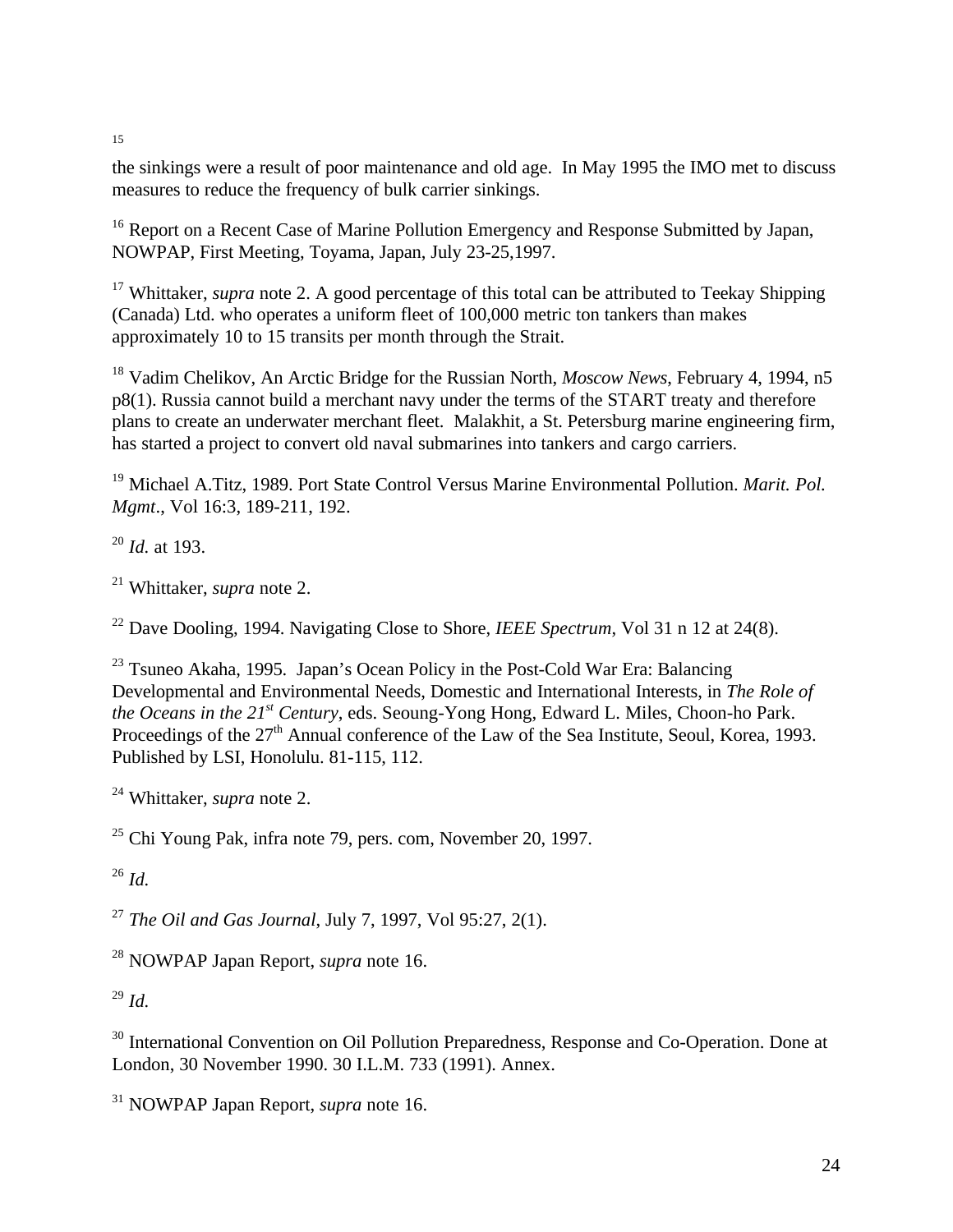<sup>32</sup> International Convention for the Prevention of Pollution from Ships (MARPOL). Done at London 2 Nov 1973. IMO Doc. MP/CONF/AP.35 (1973), 12 I.L.M. 1319 (1973); Protocol of 1978 Relating to the International Convention for the Prevention of Pollution from Ships, 1973. Annexes I-V. Done at London, 17 February 1978; entered into force, 2 October 1983. 1341 U.N.T.S. 3, 17 I.L.M. 546 (1978).

<sup>33</sup> International Convention on the Intervention in the High Seas (Intervention Convention) (1969 for oil, extended to other substances in 1973). Done at London 2 November 1973; entered into force 30 March 1983. T.I.A.S. 10561. Annex and Protocol. Done at Brussels, 29 Nov 1969; entered into force, 6 May 1975. 970 U.N.T.S. 211, 26 U.S.T 765, T.I.A.S. No. 8068, 9 I.L.M. 25 (1986).

<sup>34</sup> IMO Resolution A.648. Adopted on 19 October 1989.

<sup>35</sup> United Nations Convention on the Law of the Sea (UNCLOS), Annexes. Done at Montego Bay, 10 December 1982; entered into force 16 November 1994. U.N. Doc. A/CONF.62/122, 21 I.L.M. 1261 (1982).

<sup>36</sup> *Id.* Articles 22(2) and 23; IMO Res. A578(14).

<sup>37</sup> *IMO News* 4 (1990), 16; Y. Sasamura, 1993. Prevention and Control of Marine Pollution from Ships, in *The Marine Environment and Sustainable Development: Law, Policy, and Science, e*ds. Alastair Couper and Edgar Gold. Proceedings of the 25<sup>th</sup> Annual Conference of the Law of the Sea Institute Malmo, Sweden, 1991. Published by LSI, Honolulu, 306-324.

<sup>38</sup> Seoung-Yong Hong, 1995. Marine Policy in the Republic of Korea, in *The Role of the Oceans in the 21st Century*, eds. Seoung-Yong Hong, Edward L. Miles, Choon-ho Park. Proceedings of the 27<sup>th</sup> Annual conference of the Law of the Sea Institute, Seoul, Korea, 1993. Published by LSI, Honolulu, 23-55.

<sup>39</sup> Seoung-Yong Hong and Young-Tae Chang, 1997. Integrated Coastal Management and the Advent of New Ocean Governance in Korea: Strategies for Increasing the Probability of Success. *Intl. J. Marine & Coastal Law*, Vol 12:2, 141-161.

<sup>40</sup> *Id.* at 159.

<sup>41</sup> International Convention on Civil Liability for Oil Pollution Damage, Annex and Protocols. Done at Brussels, 29 Nov 1969; entered into force, 19 June 1975. 973 U.N.T.S. 3, 9 I.L.M. 45 (1970). Protocol of 1984 to Amend the Civil Liability Convention. Done at London, 25 May 1984. IMO Doc. LEG/CONF6/66.

<sup>42</sup> International Convention on the Establishment of an International Fund for Compensation for Oil Pollution Damage (Fund Convention), Annex and Protocols. Done at Brussels, 18 December 1971; entered into force, 16 October 1978. 1971 U.N.J.Y.B. 103. Protocol to the 1971 Fund Convention. Done at London, 19 November 1976; entered into force, 8 April 1981. 16 I.L.M.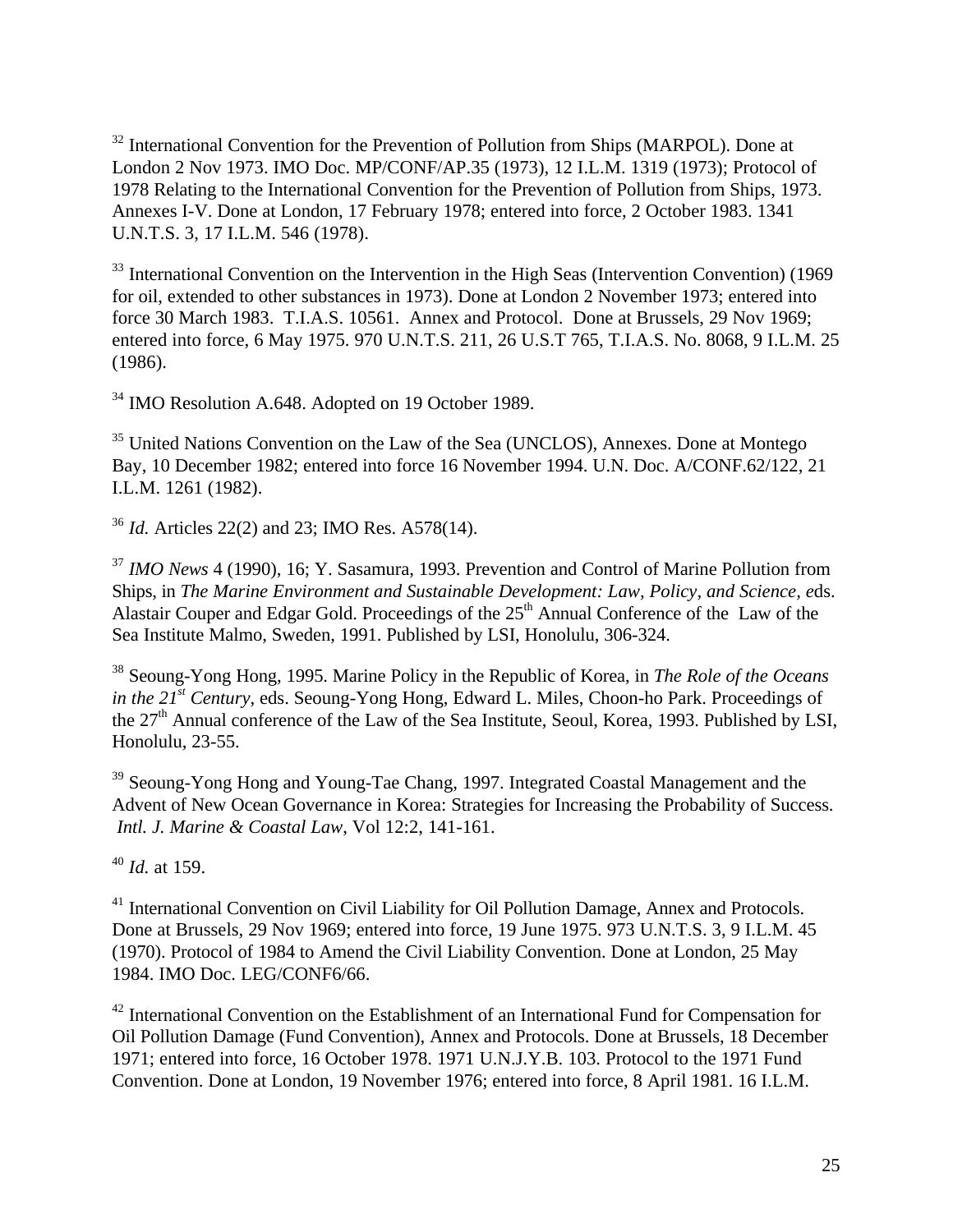621 (1977). Protocol to Amend the Fund Convention. Concluded at London, 25 May 1984. IMO Doc. LEG/CONF 6/67.

<sup>43</sup> Final Act with the International Convention on Liability and Compensation for Damage in Connection with the Carriage of Hazardous and Noxious Substances by Sea. Done at London, 3 May 1996; Protocol done at London, 2 May 1996. 35 I.L.M. 1406 (1996).

<sup>44</sup> International Convention on Salvage. Done at London 28 April 1989; entered into force 14 July 1996. Japan and the ROK are not parties.

<sup>45</sup> Hong, *supra*, note 39 at 159.

<sup>46</sup> Tony K. S. Quon, 1992. Risk Analysis of Vessel Traffic Systems. *Marit. Pol. Mgmt*, Vol 19:4, 319-336, 319.

 $47$  The use of commercial airspace is governed by the International Air Services Transit Agreement of 1944 and the International Civil Aviation Convention. The Agreement and Convention provide for a mandatory international air traffic control system.

<sup>48</sup> *See* A.G. Corbet, 1995, Navigation Management: Post-Donaldson, *Marine Policy*, Vol 19:6, 477-486, for a detailed comparison of MCT and ATC.

<sup>49</sup> Lockheed Martin Ocean, Radar & Sensor Systems (OR&SS) recently contracted with the PRC to produce a vessel traffic control system for the Qiongzhou Channel, the strategic strait separating Hainan Island from the mainland of southern China.

<sup>50</sup> Chi Young Pak, *supra* note 25.

<sup>51</sup> *Id.*

<sup>52</sup> International Convention for the Safety of Life at sea (SOLAS). Done at London 1 November 1974; entered into force 25 May 1980. 32 U.S.T. 47; T.I.A.S. 9700. Protocol of 1978. Done at London 17 February 1978; entered into force 1 May 1981. 32 U.S.T. 5577; T.I.A.S. 10009.

<sup>53</sup> General Principles for Ship Reporting Systems and Ship Reporting Requirements, Including Guidelines for Reporting Incidents Involving Dangerous Goods, Harmful Substances and/or Marine Pollutants. IMO Resolution A.648(16) Adopted on 19 October 1989.

<sup>54</sup> Lynda M. Warren and Mark W. Wallace, 1994. The Donaldson Inquiry and Its Relevance to Particularly Sensitive Sea Areas, *Int'l. Journ. of Marine & Coastal Law*, Vol 9:4, 523-534, 526, note 14.

<sup>55</sup> International Convention on Standards of Training, Certification and Watchkeeping for Seafarers (STCW). Done at London 7 July 1978. UKTS 50 (1984), Cmnd. 9266; entered into force 28 April 1984. 1995 amendments to STCW, 1978 entered into force on 1 February 1997.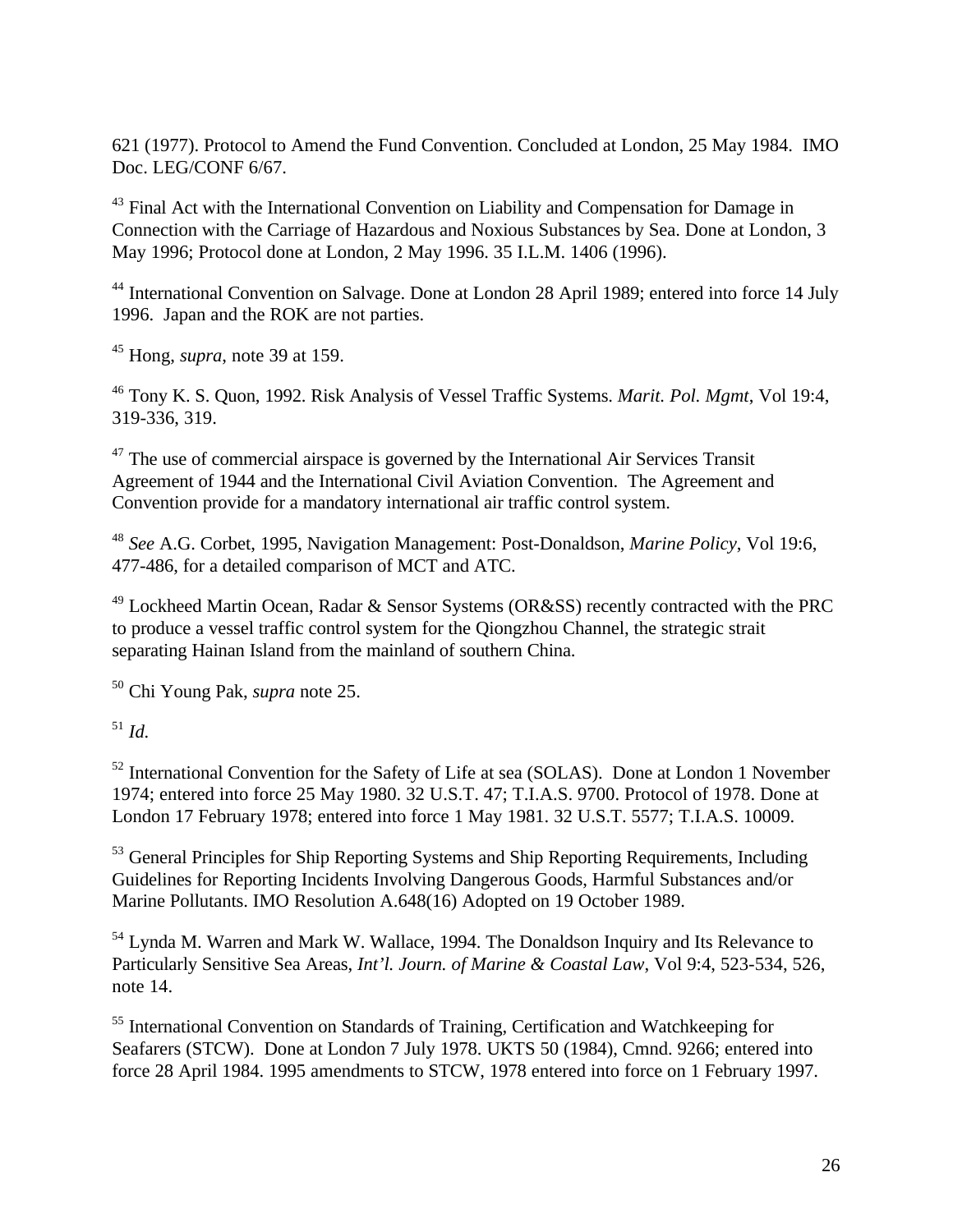<sup>56</sup> The 1972 COLREGS made traffic schemes compulsory and Rule 10 of these Regulations applies fully to the Strait of Dover.

<sup>57</sup> Whittaker, *supra* note 2.

<sup>58</sup> David Anderson, 1992. The Strait of Dover and the Southern North Sea — Some Recent Legal Developments, *Int. J. of Estuarine and Coastal Law*, Vol 7:2, 85-98, 86.

 $59$  Convention Regarding the Regime of Straits (Treaty of Montreux). Done in Montreux, 20 July 1936; entered into force 9 November 1936. 173 L.N.T.S. 213, 31 *Am. J. Intl. L.* Supp. 1 (1937).

 $60$  Maritime Traffic Regulations for the Turkish Straits and the Marmara Region, 11 January 1994.

<sup>61</sup> John Barham, Turks Call for Radar Bids, *Financial Times*, November 25, 1994. The Turkish maritime agency announced that it had invited nine international companies to submit bids for the construction of a radar and communications system in the Straits.

 $62$  G. Plant. 1996. Navigation regime in the Turkish Straits for Merchant Ships in Peacetime. *Marine Policy*, Vol 20:1, 15-27, 16. Rule 1(a) of the 1972 COLREGS provides: 'These Rules shall apply to all vessels upon the high seas and in all waters connected therewith navigable by seagoing vessels.' The 1972 COLREGS were amended in 1981, 1987, 1989, and 1993.

<sup>63</sup> Hugh Pope, New Shipping Rules Bring Turkey into Conflict with Russia, Neighbors, *L.A. Times*, July 2, 1994, at A17. For a complete discussion of the legal controversy see Plant, *supra* note 67.

<sup>64</sup> Basel Convention on the Control of Transboundary Movement of Hazardous Wastes and Their Disposal, (with Annexes). Done at Basel, 22 March 1989. Entered into force, 5 May 1992. 28 I.L.M. 657 (1989).

<sup>65</sup> Comment (S.A. Scharfenberg). 1996. Regulating Traffic Flow in the Turkish Straits: a Test for Modern International Law. *Emory Intl. L. Rev*. Vol 10:1, 333-395.

<sup>66</sup> *See e.g.* John H. Noer, 1996. *Chokepoints: Maritime Economic Concerns in Southeast Asia,* National Defense University Press, Washington, DC.

<sup>67</sup> Malacca Strait: Issues and Challenges, *The MIMA Bulletin* (1994), Vol 1:1, 3-4.

<sup>68</sup> Whittaker, *supra* note 2.

 $69$  The International Law Commission has recommended that a "genuine link" must exist between the ship and the registering state before a vessel may fly the flag of that state. Although the 1958 Geneva Convention on the High Seas (559 UNTS 285; 17 UST 138; TIAS 5969; in force 30 September 1962), requires a "genuine link" between the state and the ship (article 5), it makes no determination as to what constitutes such a link. UNCLOS did not resolve the controversy. The United Nations Conference on Trade and Development (UNCTAD) has assumed a leading role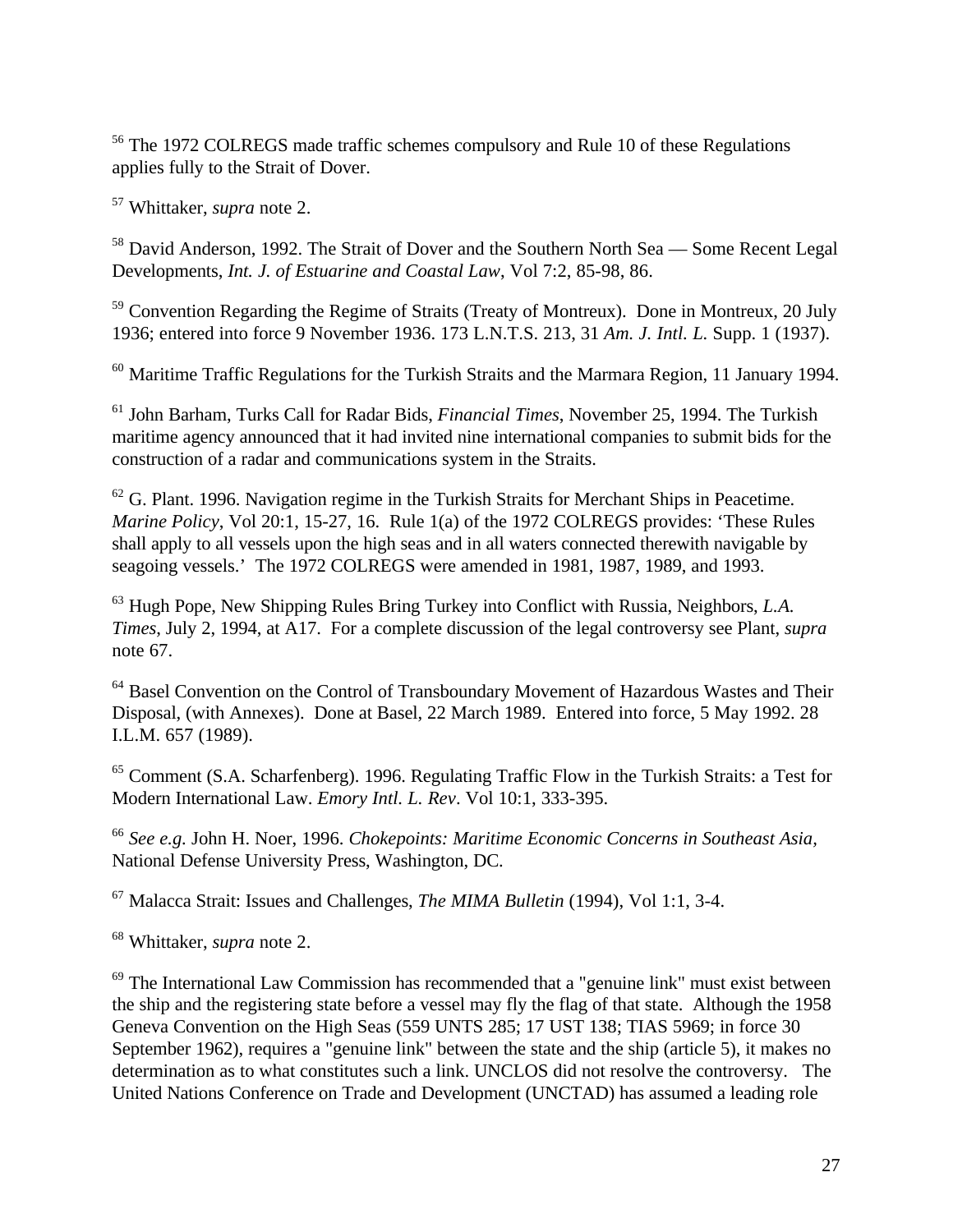on the reflagging issue and in 1986 organized the United Nations Conference on Conditions for the Registration of Ships. The result was the adoption of the 1986 Convention on Conditions for Registration of Ships (Done at Geneva, 7 February 1986; 26 I.L.M. 1229 (1987)), wherein the participating states attempted to define "genuine link" by including the phrase "key economic links". The convention, however, avoids further specifics, lacks mandatory language, permits considerable latitude in interpretation and obscures issues of marine pollution, safety and the role of the port state. The main emphasis is on flag state rights and responsibilities, which for the most part are identical to those provided in the 1958 High Seas Convention and UNCLOS and which fail to provide for alternatives when the flag state chooses to ignore or is unable to meet its obligations.

<sup>70</sup> Patricia W. Bierne and Alan E. Boyle, *International Law and the Environment*, Clarendon Press. Oxford, (1993), p. 271.

 $71$  IMO Res. A.648(16).

<sup>72</sup> Chi Young Pak, *International Straits of the World: The Korean Straits*. Martinus Nijhoff, London 1988.

<sup>73</sup> Hiroyuki Nakahara, 1997. Recent Issues on Coastal Management in Japan, *Intl. Journ. Marine & Coastal Law.* Vol 12:12, 163-179, 174.

<sup>74</sup> *Id.* at 176.

 $75$  The information on energy and energy demand in East Asia included in this paper are information predating the financial crisis that hit Asia in 1997.

<sup>76</sup> Ji Guoxing, 1996. Energy Security Cooperation in the Asia Pacific, *Korean Journal of Defense Analysis*, Vol VIII:2, 269-295, 271.

<sup>77</sup> *Id.* at 275.

<sup>78</sup> *Id.* at 281.

<sup>79</sup> *Id.* at 285.

<sup>80</sup> Dalchoong Kim, 1995. Post-cold War Strategic Environment and SLOC Security in the Western Pacific, in *The Role of the Oceans in the 21st Century*, eds. Seoung-Yong Hong, Edward L. Miles, Choon-ho Park. Proceedings of the 27<sup>th</sup> Annual conference of the Law of the Sea Institute, Seoul, Korea, 1993. Published by LSI, Honolulu. 676-683.

<sup>81</sup> Paul H. Kreisberg, 1996, "Threat Environment for a United Korea: 2010", *Korean Journal of Defense Analysis*, Vol 8:1, 77-109, 88. The ROK plans to build additional destroyers, frigates and submarines and is interested in acquiring Aegis air defense capabilities at sea, as well as acquire small aircraft carriers in the next decade or so.